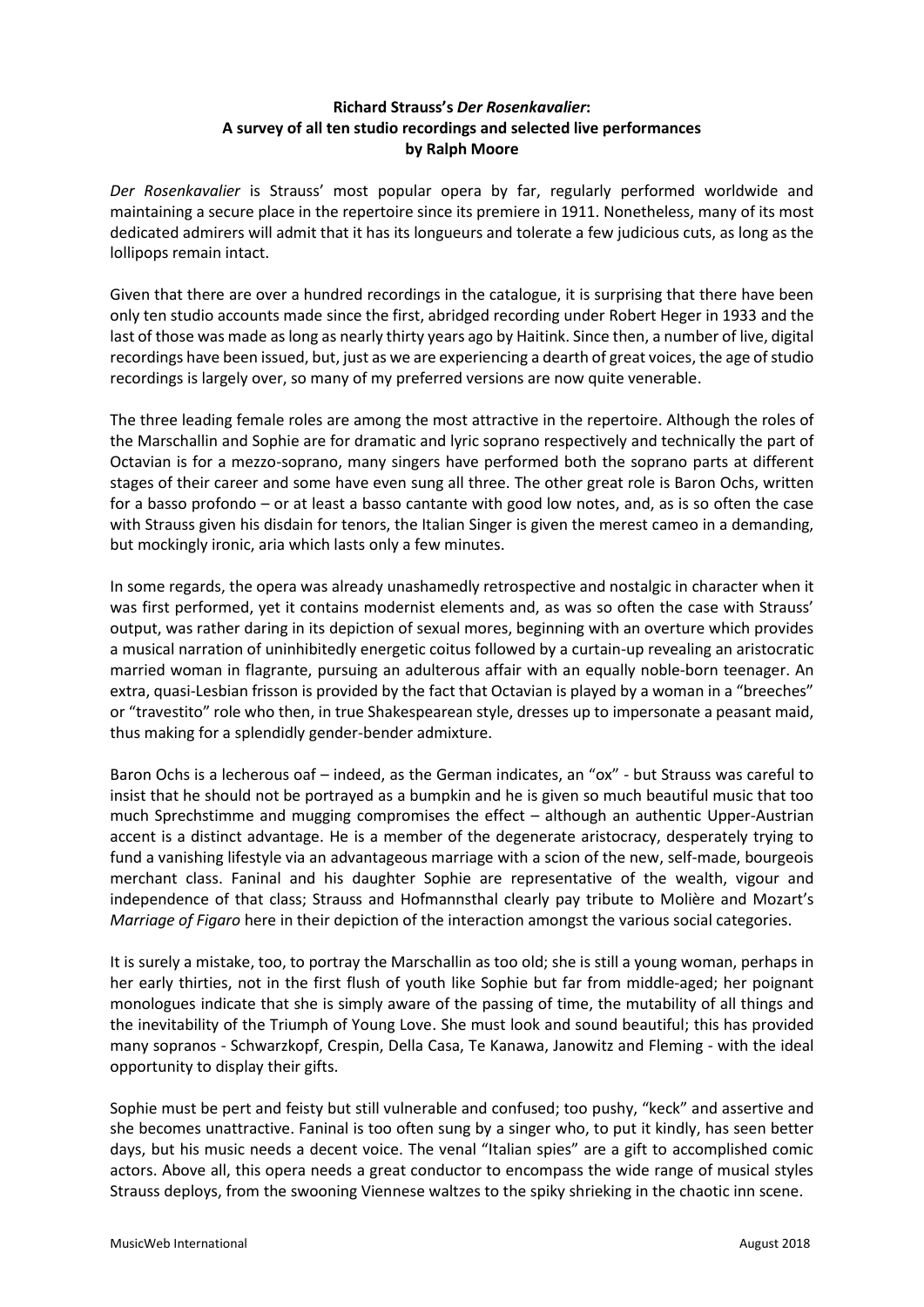Ultimately, *Der Rosenkavalier* contains some of the most sublime music known to man and the highlights, such as the "Presentation of the Silver Rose" scene and the concluding trio and duet, when the Marschallin renounces any claim on Rofrano and yields him to the ecstasy of love for Sophie, feature frequently on "Desert Island Discs". The opera is in many ways a quintessentially classical comedy displaying all the traditionally tropes associated with that genre, in that social order is restored, the wrong-doer is humbled and banished, and the promise of a marriage for love with a new beginning is in the air as the curtain falls. As with all great comedies, there are moments of great pathos and bitter-sweet realisation amid the slapstick action, and although the setting may be that of Empress Marie Theresa's Vienna in the 1740s, the moral landscape is timeless.

I consider below all ten studio recording plus sixteen live performances, in chronological order; my selection is fairly arbitrary but notionally based on quality and availability:

## **Robert Heger – 1933 (studio, mono) Naxos, Pristine Audio**

Orchestra - Wiener Philharmoniker Chorus - Wiener Staatsoper

Marschallin - Lotte Lehmann Octavian - Maria Olszewska Sophie - Elisabeth Schumann Der Baron Ochs auf Lerchenau - Richard Mayr Faninal - Viktor Madin Valzacchi - Hermann Gallos Annina - Bella Paalen Marianne Leitmetzerin - Aenne Michalsky Polizeikommissar - Karl Ettl Der Wirt - William Wernigk

Strictly speaking, this famous recording should be excluded from my survey as it is not complete but consists of extended excerpts originally issued on thirteen 78's amounting to about half of the full, three-hour opera. However, it is the first recording of note and one which has set the standard for all subsequent versions.

Strauss was originally lined up to conduct it but HMV balked at the fee he demanded and Robert Heger, whose demands were less exorbitant, was drafted in. His conducting is wonderfully idiomatic and released; the waltzes lilt delightfully and the pacing throughout is ideal.

Until Pristine Classical remastered it, the Naxos issue was certainly the best available in terms of sound, but Andrew Rose's re-engineering, using his XR remastering method, exceeds others' efforts without undue interference. He has greatly reduced swish and opened up the sound to render it clearer and cleaner. Nonetheless, he cannot do magic and neither the Naxos and Pristine issues can remedy the shatter and distortion that inevitably intrudes, especially in the concluding trio. Thus, some tolerance of historical sound must be presumed if you are to appreciate the enduring supremacy of the interpreters.

All three leading ladies are very celebrated singers and it's not hard to hear why: Lehmann is considered to be the epitome of aristocratic poise and seamless legato; she never has to strain or swoop and it is noticeable how all the singers can reach and sustain top notes, such as the climactic top C's in that trio, without having to belt them out as some in other, later recordings do. Her fast vibrato, her security in both registers, her purity of tonal emission and her intelligence with the text are all a joy. Maria Olszewska has a slightly plummy tone but is a marvellously resolute Octavian and Elisabeth Schumann's girlish, silvery sound is ideal as the teenage ingénue Sophie.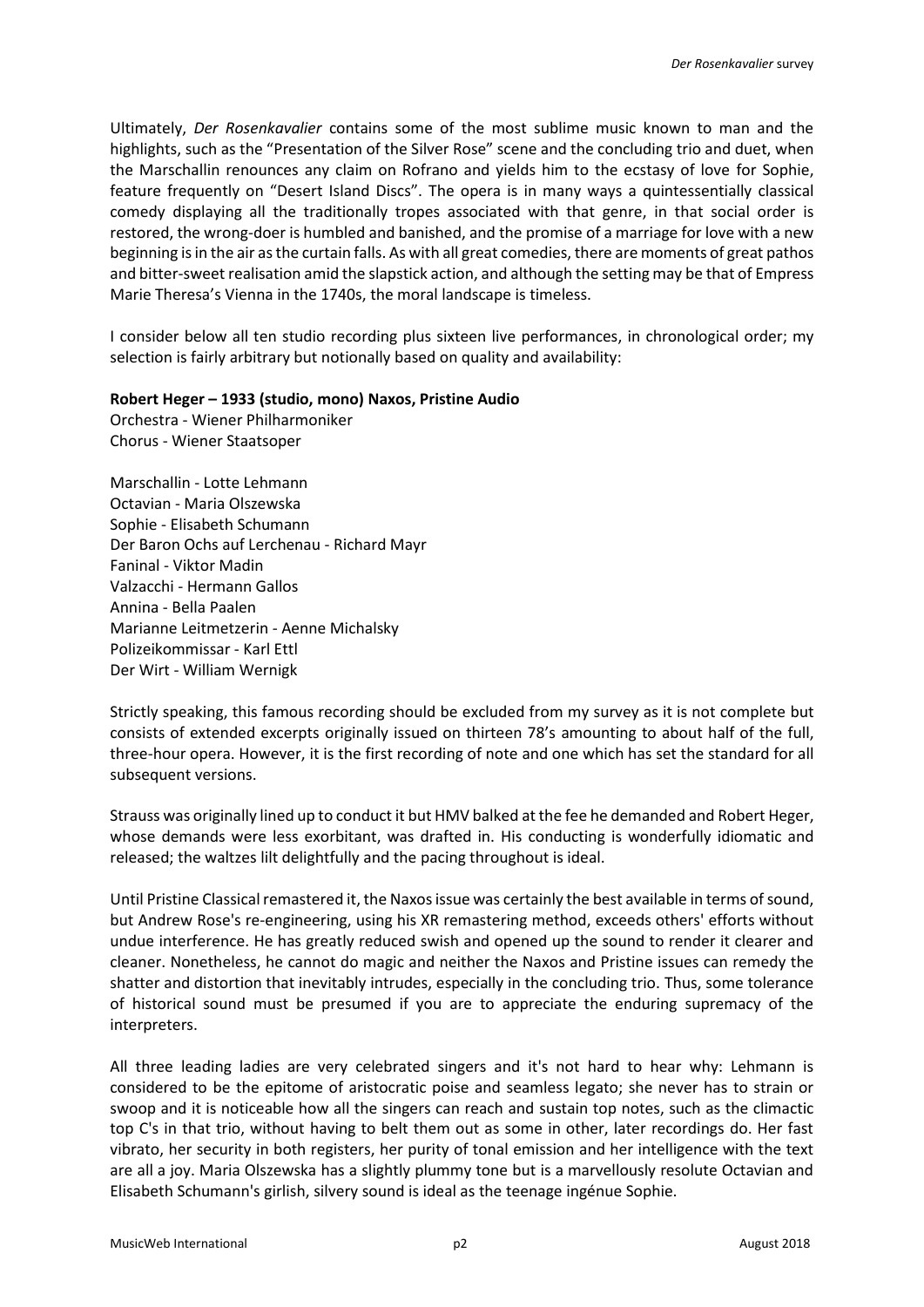Richard Mayr does not have the fruity bass with the gravelly notes usually associated with Ochs but it is an intrinsically beautiful sound and he characterises sufficiently. After all, he was the creator of the part and perhaps we have become too habituated to a caricature of Ochs rather than simply a bluff, womanising country cousin. His is the role which suffers most from the cuts but enough remains to enable us to hear his mastery in a signature role.

(A little historical curiosity: it is Elisabeth Schumann who here sings the Marschallin's poignant, final words, "Ja, ja", as Lotte Lehmann, who had accidentally omitted to sing them when recording her part, had already retired back to her country house near Vienna.)

## **Rudolf Kempe – 1950 (studio, mono) Profil, Gala**

Orchestra - Dresdner Staatskapelle Chorus - Dresdner Oper

Marschallin - Margarete Bäumer Octavian - Tiana Lemnitz Sophie - Ursula Richter Der Baron Ochs auf Lerchenau - Kurt Böhme Faninal - Hans Löbel Valzacchi - Franz Sautter Annina - Emilie Walter-Sacks Ein Sänger - Werner Liebing Marianne Leitmetzerin - Angela Kolniak Ein Notar - Erich Handel

(For some reason Profile dates this performance in 1951, but it was in fact recorded between 21-23 December, 1950)

I didn't necessarily expect to like this early radio broadcast but in general I love anything conducted by Kempe and am especially fond of his live recording from the Met six years later with Della Casa, and this live Dresden performance evinces the same exuberance and affection. The wiry sound isn't too much of an obstacle but voices are very forward and the orchestra correspondingly recessed. Tiana Lemnitz was already a veteran at only 53 but her smoky soprano with its mezzo tints suits Octavian well, only occasionally sounding a tad matronly and "lowing" a little in the concluding trio. Margarete Bäumer was Konwitschny's Isolde in the first major post-war recording of that opera; she deploys her big, vibrant voice skilfully and is very lively and expressive in her delivery of the text.

This is the earliest and best of Kurt Böhme's recordings of Ochs: his low notes are in better shape and the variety of verbal inflection is achieved without resorting to too much Sprechstimme or growling. His delivery of the text is slick and funny but he also sings neatly, without clumsiness or exaggeration.

I was unfamiliar with the German soprano Ursula Richter who sings Sophie. She reminds me of Erna Berger – very girlish but also a touch arch and shrill. She has all the notes and sounds fully engaged, however.

I like the raucous orphans but the Italian tenor is a bit laboured, with too much vibrato. However, the supporting cast is generally strong and this is such a lively account, completely free of the glacial inertia which can afflict studio versions; this all hangs together very satisfyingly and Kempe's conducting is a dream.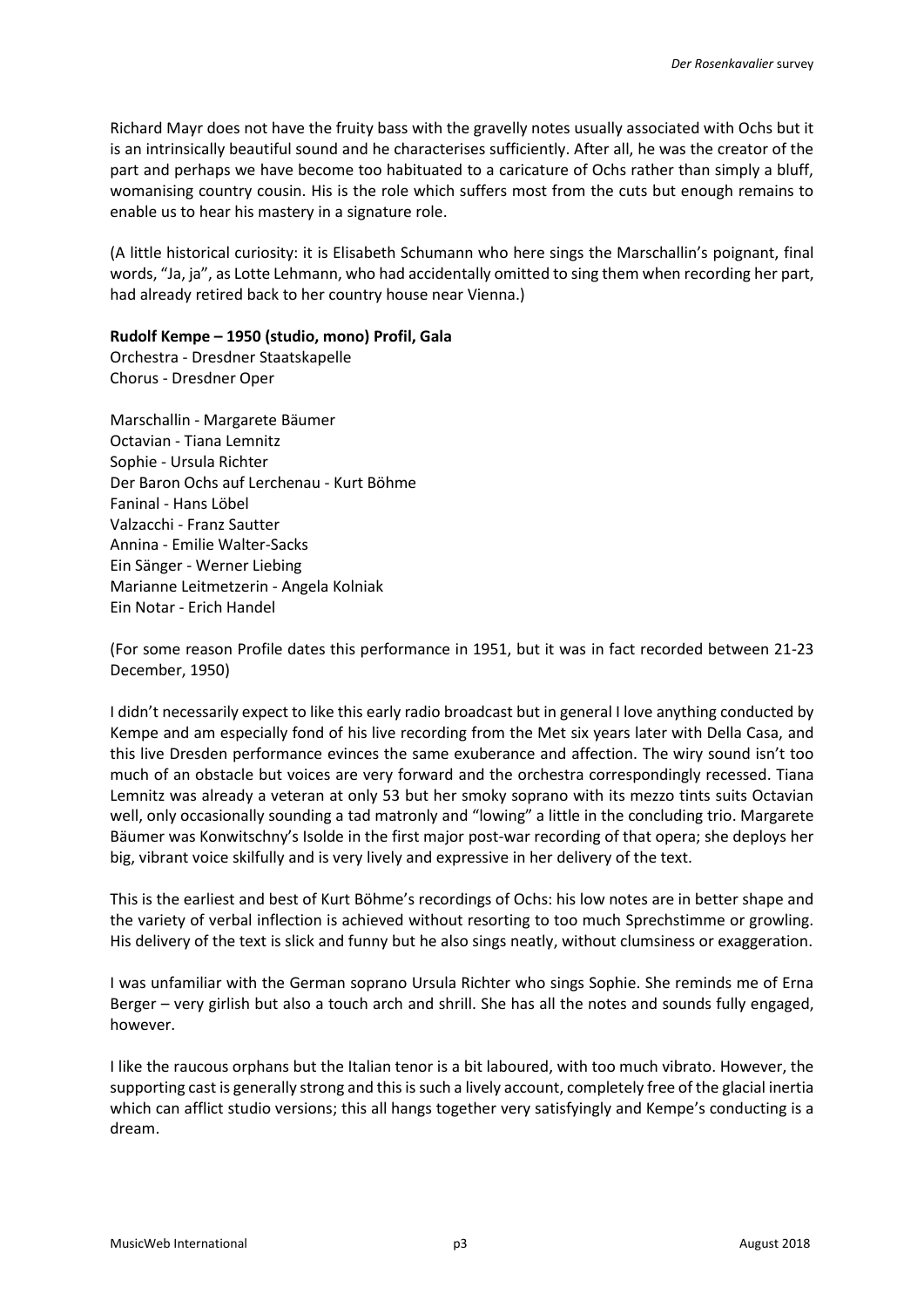### **Erich Kleiber – 1952 (live, mono) Myto**

Orchestra - Bayerisches Staatsorchester Chorus - Bayerische Staatsoper

Marschallin - Maria Reining Octavian - Elisabeth Grümmer Sophie - Erna Berger Der Baron Ochs auf Lerchenau - Kurt Böhme Faninal - Karl Kamann Valzacchi - William Wernigk Annina - Ina Gerhein Ein Sänger - Lorenz Fehenberger

The sound is rather too distant and venerable for this to be a prime recommendation and some might prefer a more mezzo-ish tint to Octavian's voice than the silvery Elisabeth Grümmer can provide, both for purposes of characterisation and to distinguish her from Reining's lightish Marschallin, but she is always such a lovely singer. Erna Berger is delightfully girlish as Sophie but again, the sopranos' voices are all perhaps rather too similar and Reining is occasionally squawky and stretched – more so than in her studio recording for Kleiber two years later. Böhme was a frequent and skilled exponent of the role of Ochs but sometimes too coarse and lumpen – and he misses some low notes. Obviously Kleiber senior is master of the score but it makes more sense to go for that next studio version.

### **Clemens Krauss – 1953 (live, mono) Guild, Golden Melodram**

Orchestra - Wiener Philharmoniker Chorus - Wiener Staatsoper

Marschallin - Maria Reining Octavian - Lisa Della Casa Sophie - Hilde Güden Der Baron Ochs auf Lerchenau - Kurt Böhme Faninal - Alfred Poell Valzacchi - László Szemere Annina - Sieglinde Wagner Ein Sänger - Karl Terkal Marianne Leitmetzerin - Judith Hellwig Polizeikommissar - Franz Bierbach Der Wirt - August Jaresch Ein Notar - Oskar Czerwenka Der Haushofmeister bei der Feldmarschallin - Georges Müller Der Haufhofmeister bei Faninal - August Jaresch

This is a "house production" from a post-war Viennese company of singers used to performing on stage together under a great Strauss conductor who died too young, directing a great orchestra – what could go wrong?

The sound quality is good for so old a radio broadcast – obviously a bit shrill and "toppy" and still "historical" but you soon pass over that once under the spell of Krauss' unerring direction. I normally prefer a mezzo-soprano as Octavian but Lisa Della Casa has a firm, slender tone of great beauty which suggests youthful passion – she had already progressed from singing Sophie for Karajan and Ludwig the previous year and would of course go to sing the Marschallin frequently and superbly, occasionally reverting to Octavian. Reining sounds in fuller, finer, firmer voice here than on either her live performance for Erich Kleiber two years earlier, her studio recording again with Kleiber the following year or live for Knappertsbusch the year after that; you may hear her at her plangent best here,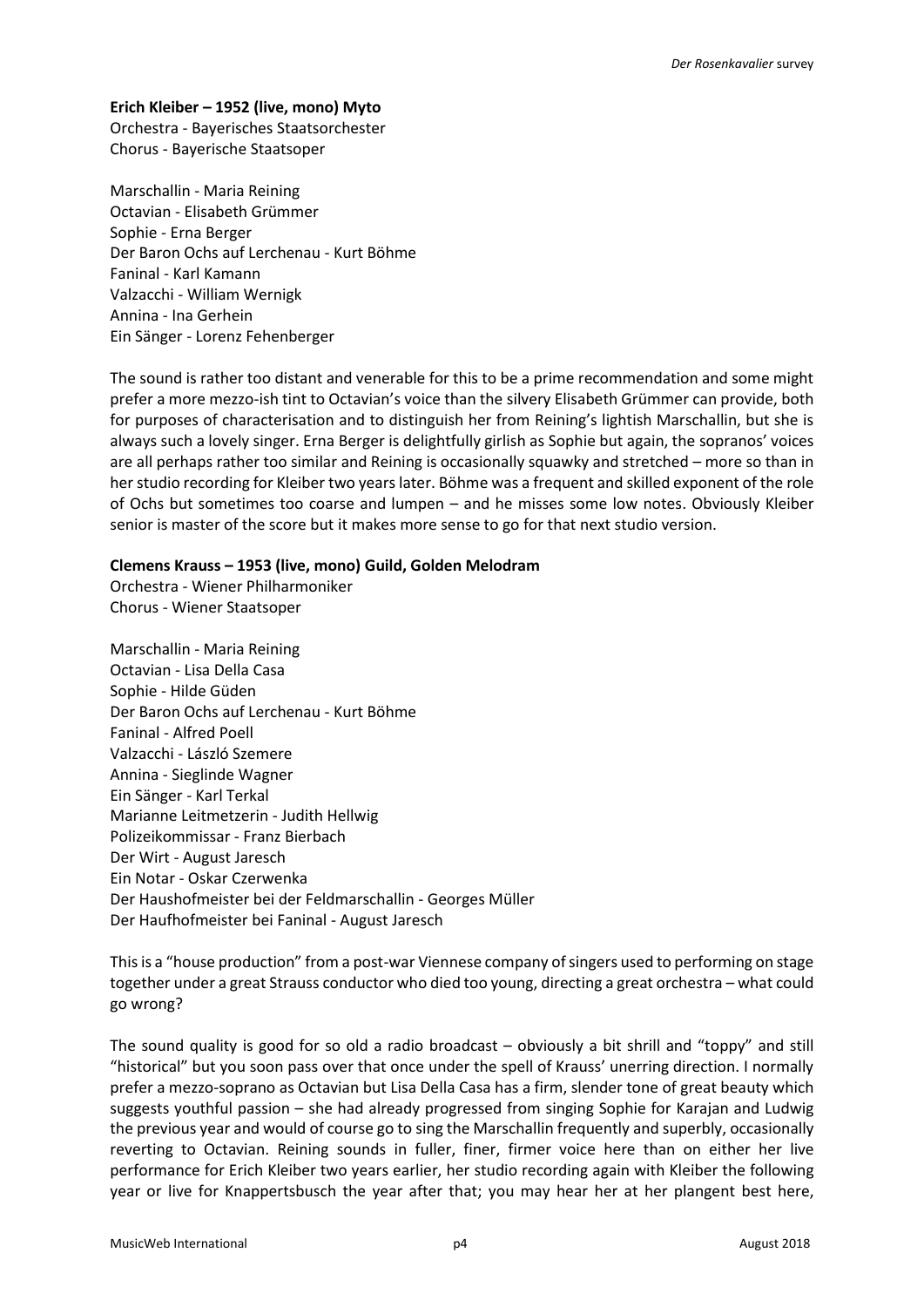youthful-sounding, and infinitely touching in her monologues. Güden is wonderful in a role she made her own for years, soaring stratospherically with unerring accuracy.

As was usually the case, there is too much Fafner in Böhme's Ochs but he is good value, living the part and fully drawing out the comedy of the role, with plenty of lubricious chuckles. Terkal's Italian Singer is excellent, as he is for Knappertsbusch.

There is a real energy about this recording, and despite the relatively primitive sound it affords much pleasure; Krauss works a kind of magic here.

### **Erich Kleiber – 1954 (studio, mono) Decca, Naxos**

Orchestra - Wiener Philharmoniker Chorus - Wiener Staatsoper

Marschallin - Maria Reining Octavian - Sena Jurinac Sophie - Hilde Güden Der Baron Ochs auf Lerchenau - Ludwig Weber Faninal - Alfred Poell Valzacchi - Peter Klein Annina - Hilde Rössl-Majdan Ein Sänger - Anton Dermota Marianne Leitmetzerin - Judith Hellwig Polizeikommissar - Walter Berry Der Wirt - Erich Majkut Ein Notar - Franz Bierbach Der Haushofmeister bei der Feldmarschallin - Harald Pröglhoff Der Haufhofmeister bei Faninal - August Jaresch Tierhändler - Erich Majkut Modistin - Berta Seidl Die drei Waisen: Wilfriede Loibner; Elfriede Hochstätter; Maria Trupp

Although we are spoilt for choice when it comes to choosing just one recording of "Der Rosenkavalier", now that it has been so beautifully remastered and issued in a bargain edition (unfortunately without a libretto), this 1954 mono classic can be in everyone's collection, at the very least as a supplement to a stereo version.

Its glory is undoubtedly the conducting of Erich Kleiber, so light and subtle in its phrasing, truly echt Viennese in its lilt and delicacy. All the VPO are virtuosos; you have only to listen to the instrumental introduction to Act 3 or the clarinet solo opening Band 3 on CD 1 to hear it. The sound might be mono but it simply glows. Try, too, the close of Act 2 to hear the finest version on disc, where Anna reads the "love letter" from "Mariandel" to the preening Ochs. Ludwig Weber is ideal with his treacly bass, witty inflections, heavy Upper Austrian accent and booming low E; Hilde Rössel-Majdan is sharp and firmvoiced as Anina, instead of the slightly past-it mezzo we too often hear.

Maria Reining, heard here towards the end of a long and successful career but still only in her early fifties, has been identified as the weakness in this set. It is true that she is not as refulgent as some celebrated exponents of Die Feldmarschallin but she brings a light, experienced touch, crisp diction and real pathos to the role. Sena Jurinac is a firm, boyish Octavian, Hilde Güden predictably pert, bright and charming, her top notes clean and in tune. Anton Dermota is a little dry as the Italian singer but he always seems able to make any role he undertakes a success by the sincerity and phrasing of his singing. Alfred Poell is also firm-voiced; no barking or wobbling. The teamwork amongst cast-members is much in evidence here so timing and humour are spot-on.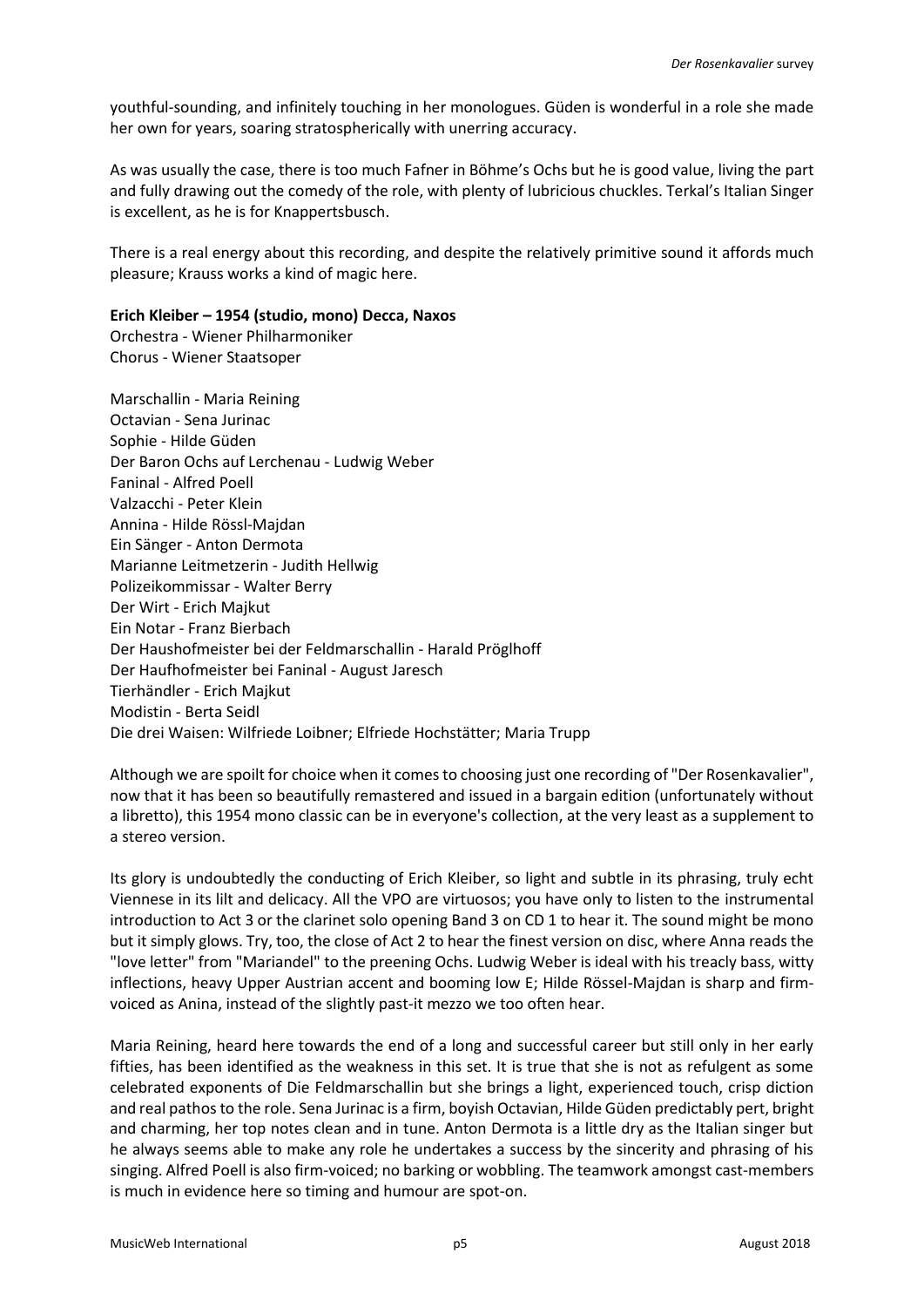(Avoid the Regis issue which is not a success as it has been transferred from faulty LPs: the sound is afflicted by wow which makes it fade in and out disconcertingly, nor are peaking and distortion mitigated. Buy instead the Decca Heritage Masters or the Naxos remastering.)

### **Hans Knappertsbusch – 1955 (live, mono) RCA, Golden Melodram**

Orchestra - Wiener Philharmoniker Chorus - Wiener Staatsoper

Marschallin - Maria Reining Octavian - Sena Jurinac Sophie - Hilde Güden Der Baron Ochs auf Lerchenau - Kurt Böhme Faninal - Alfred Poell Valzacchi - László Szemere Annina - Hilde Rössl-Majdan Ein Sänger - Karl Terkal Marianne Leitmetzerin - Judith Hellwig Polizeikommissar - Adolf Vogel Der Wirt - Fritz Sperlbauer Ein Notar - Ljubomir Pantscheff Der Haushofmeister bei der Feldmarschallin - Harald Pröglhoff Der Haufhofmeister bei Faninal - William Wernigk Tierhändler - Erich Majkut Modistin - Berta Seidl Die drei Waisen: Alberta Kolm; Elfriede Hofstetter; Maria Trupp

Most collectors will be familiar with the famous and classic studio recording from 1954 under Erich Kleiber; this live recording from a year later marked the re-opening of the Vienna State Opera House and features several of the same singers, including the same trio of leading ladies but the substitution of Kurt Böhme as Ochs. I would say he is as amusing and characterful as Weber without the latter's low notes but with the same thick Upper Austrian accent and endearing roguishness; there's not much in it between the two. The ladies are a dream team except some have some understandable reservations about Maria Reining's Marschallin. What I said about her and her co-singers in the Kleiber recording applies equally here. A few scratchy top notes and an element of thinness in the voice notwithstanding, Reiner certainly doesn't let the side down and her experience and depth of identification with the role are apparent in the manner in which she brings a real person to stand before our aural imagination; she is especially touching in her monologues. Karl Terkal is fine as the Italian singer.

Both are mono recordings but of course the live one has some coughing and balance issues; on the other hand, there is an even greater sense of the theatre about it - everyone involved sounds wholly at ease in the idiom as if determined to demonstrate that Viennese opera was back as great as ever. There is the odd slip and proceedings are a bit more distant but this is live; allowances must be made. Knappertsbusch's relaxed, flexible baton directs a truly satisfying performance which exudes joy from the very opening notes.

# **Rudolf Kempe – 1956 (live, mono) Walhall**

Orchestra and Chorus of the Metropolitan Opera

Marschallin - Lisa Della Casa Octavian - Risë Stevens Sophie - Hilde Güden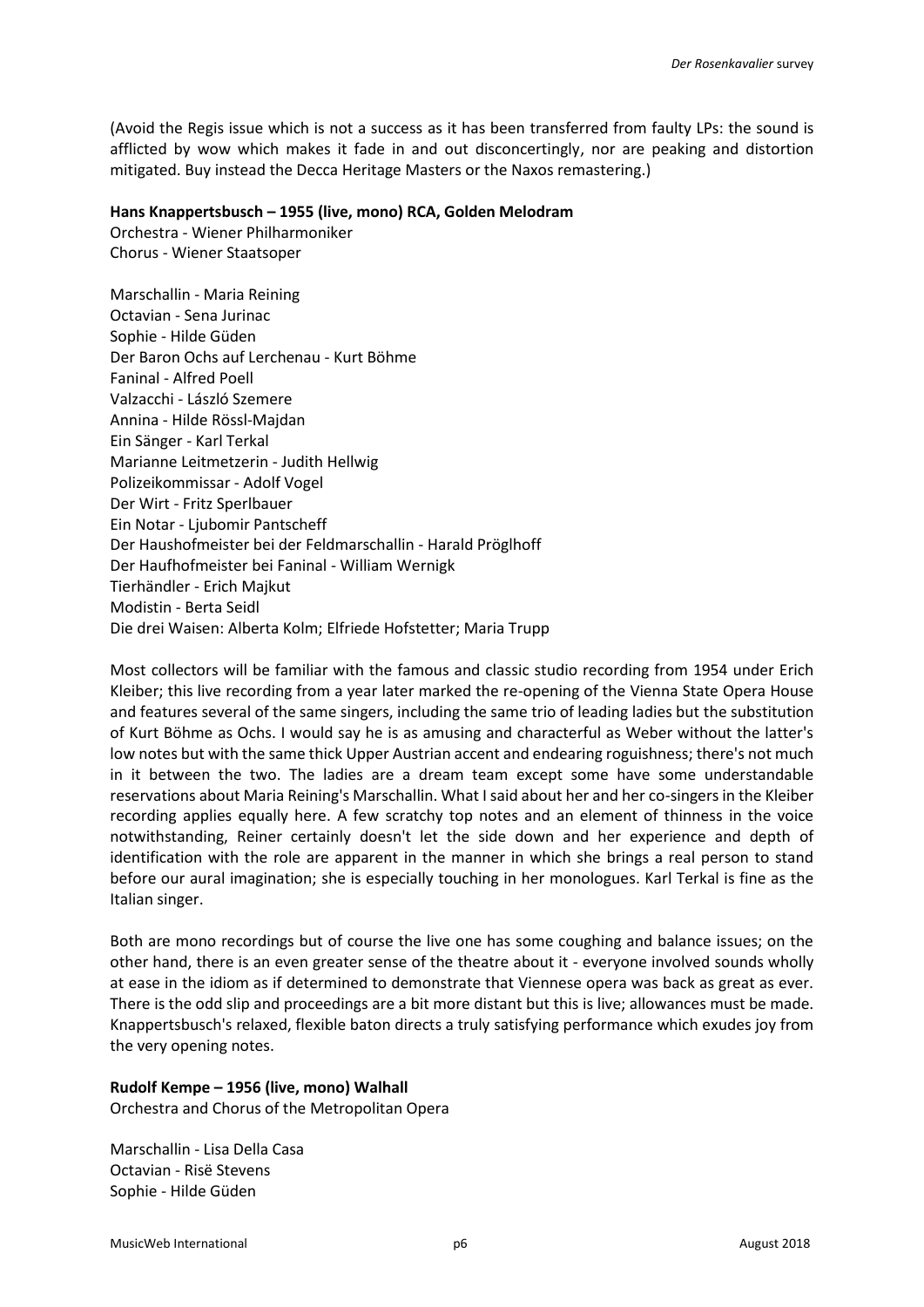Der Baron Ochs auf Lerchenau - Otto Edelmann Faninal - Ralph Herbert Valzacchi - Alessio De Paolis Annina - Martha Lipton Ein Sänger - Thomas Hayward Marianne Leitmetzerin - Thelma Votipka Polizeikommissar - Osie Hawkins Der Wirt - Paul Franke Ein Notar - Lawrence Davidson Der Haushofmeister bei der Feldmarschallin - James McCracken Der Haufhofmeister bei Faninal - Charles Anthony Tierhändler - Gabor Carelli Modistin - Emilia Cundari Die drei Waisen: Vilma Georgiou; Shakeh Vartenissian; Sandra Warfield

I don't usually recommend sixty-year-old live, mono recordings but I am really taken with this one; I certainly listen to it all the way through with enormous pleasure - and without bothering to refer to a libretto (none is provided), so I cannot tell you if there are any stage cuts, but I don't think so. If there are, I didn't notice and in truth it's an opera that can stand a little judicious pruning, especially when it's this well sung and played.

The sound is very present, forward mono, rather wiry and glaring but clear and recorded at high volume so you have to turn it down for comfortable listening. The conducting is superb: optimistic Strauss was Kempe's forté and each Act surges forward in one great sustained curve so there are no longueurs or any dragging. Time stands still as it should in key moments such as the Marschallin's "Clock Aria"; she is wonderful delivering those chilling lines: "Manchmal steh' ich auf, mitten in der Nacht und lass' die Uhren alle stehen." and of course the crucial "Presentation of the Silver Rose" scene, whose Introduction is first thrilling then melds into sublimity, is beautifully done. Kempe revels in the waltz music, too, and the Met orchestra is on top form.

But the cast, the cast! Lisa Della Casa is ideal as the Marschallin: silvery, poised and elegant with crystalline diction - so alluring yet poignant in her relinquishment of her young lover to Sophie. Hilde Gueden is very much a known quantity in that latter role; indeed, she was its reigning exponent for at least fifteen years before Helen Donath and Lucia Popp, and her trilling, girlish assumption features in half a dozen recordings to prove it. I was pleasantly surprised by the suitability of Risë Stevens' Octavian: her tough lower register, heft of voice and the dark colour of her mezzo are actually considerably more aptly boyish than many a more celebrated singer and she sings with real bravado.

Otto Edelemann was a famous Ochs for good reason: he is funny - as you may hear from the audience reaction, has terrific top Fs and a G, and although he only just manages the low notes he generally impersonates the old rogue very successfully with what is clearly a lubricious and authentic Upper Austrian accent. There are young singers soon to be of distinction in supporting roles, such as James McCracken, Sandra Warfield and Gabor Carelli and as a bonus Thomas Hayward as the Italian Singer is one of the best I have ever heard - although to my shame I thought I had never heard of him, but then I remembered that he was Rodrigo in the Vinay "Otello" conducted by Busch. His Wiki entry reveals him to have been an important artist and I am now better informed. Another singer new to me is Ralph Herbert as Faninal - and very good he is, too.

In short, sonic limitations notwithstanding, I would as soon listen to this recording of *Der Rosenkavalier* as almost any other; my only reservation is that the audience are a bit bronchial when they should be rapt - but it was winter in New York and this recording was either the 18th of January or February, depending on whether you believe Walhall here or other discographical sources.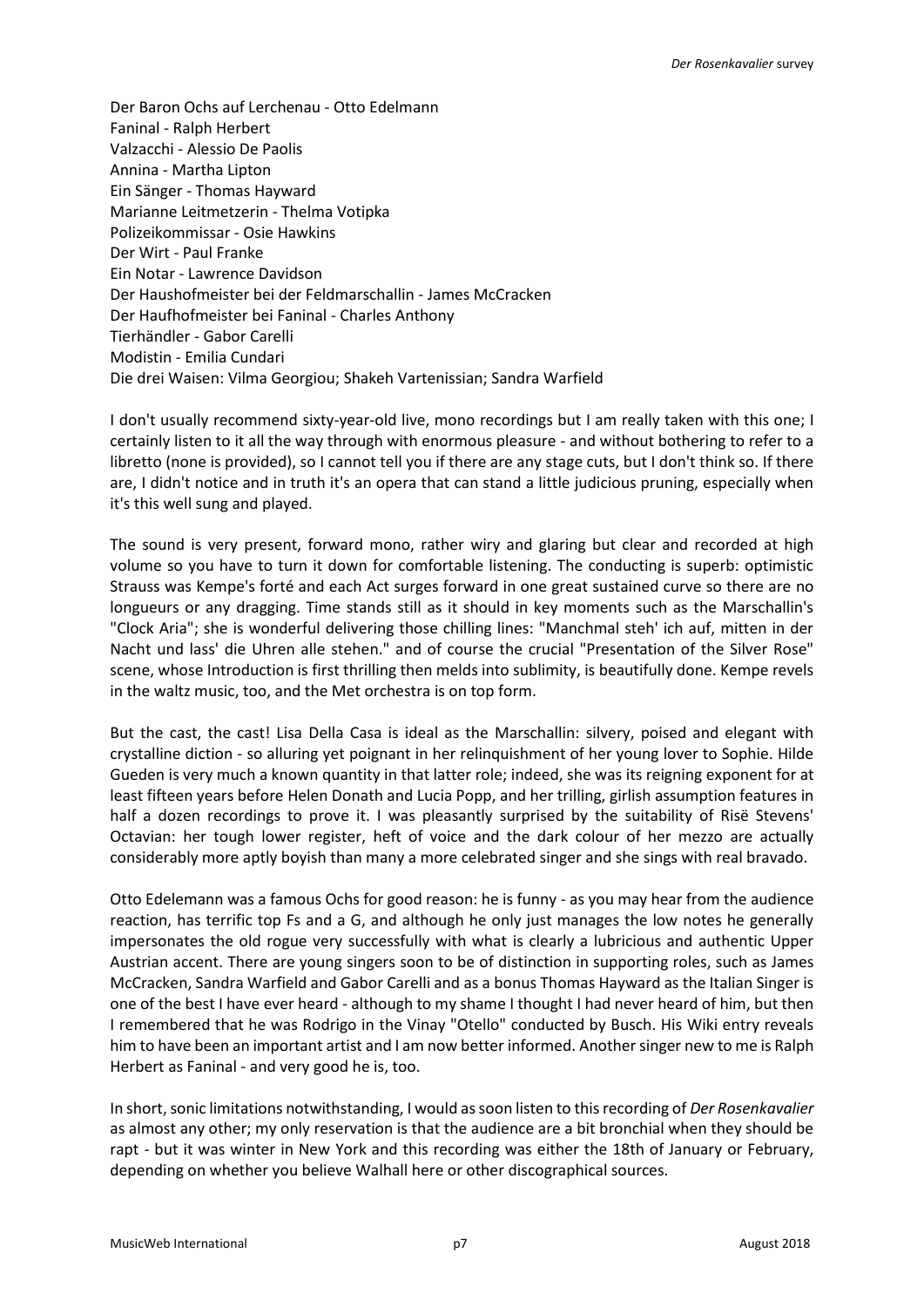# **Herbert von Karajan – 1956 (studio, stereo) Warner EMI, Brilliant**

Orchestra - Philharmonia Orchestra Chorus - Philharmonia Chorus - Choruses of Loughton High School for Girls and Bancroft's School

Marschallin - Elisabeth Schwarzkopf Octavian - Christa Ludwig Sophie - Teresa Stich-Randall Der Baron Ochs auf Lerchenau - Otto Edelmann Faninal - Eberhard Wächter Valzacchi - Paul Kuen Annina - Kersten Meyer Ein Sänger - Nicolai Gedda Marianne Leitmetzerin - Ljuba Welitsch Polizeikommissar - Franz Bierbach Der Wirt - Karl Friedrich Ein Notar - Harald Pröglhoff Der Haushofmeister bei der Feldmarschallin - Erich Majkut Der Haufhofmeister bei Faninal - Gerhard Unger Tierhändler - Paul Kuen Modistin - Anny Felbermayer Die drei Waisen: Elisabeth Schwarzkopf; Christa Ludwig; Kersten Meyer

This is surely the most famous and frequently recommended of *Der Rosenkavalier* recordings, especially now that it has been very successfully remastered by Warner and it has been many people's introduction to the opera. To a large degree your response to it will be governed by how much you like Schwarzkopf's highly detailed, inward and sensitive portrayal of the Marschallin. While I respect and even have some affection for it, I find it is not my favourite or the one for which I most readily reach on my shelves, for a number of reasons. I prefer Schwarzkopf elsewhere, as in her live recording for Solti three years later where she is more pointed and less mannered, and I prefer Karajan's live 1960 recording with the same Ochs – Edelmann, whose neater bass I prefer to the ubiquitous Böhme - but an otherwise generally superior cast and the advantage if the impetus of a live performance. That is not to say that this one is without great merit; Ludwig's Octavian is splendidly forthright; Stich-Randall's bright, white sound suits Sophie admirably and she is laser-precise in her intonation. I do not care for Gedda's Italian Singer when placed alongside the glorious -outpouring of Pavarotti for Solti but there is little to choose between Ludwig and her best rivals such as Minton, von Stade and Troyanos; all are ardent, boyish and vocally resplendent.

Karajan is master of the score, often quite restrained and classical until the final vocal apotheosis which is the trio. Some will prefer Solti's more Romantic, large-scale approach, others will appreciate Karajan's subtler and more forensic interpretive stance; both have leading ladies who invest their portrayal with pathos and intelligence. As paradigms of each style, listen to how they deliver those final word s of resignation, "Ja, ja"; they are both great vocal actresses and both recordings are treasurable.

**Karl Böhm – 1958 (studio, stereo) DG Originals, Eloquence** Orchestra - Sächsische Staatskapelle Dresden

Marschallin - Marianne Schech Octavian - Irmgard Seefried Sophie - Rita Streich Der Baron Ochs auf Lerchenau - Kurt Böhme Faninal - Dietrich Fischer-Dieskau

Chorus - Chor der Staatsoper Dresden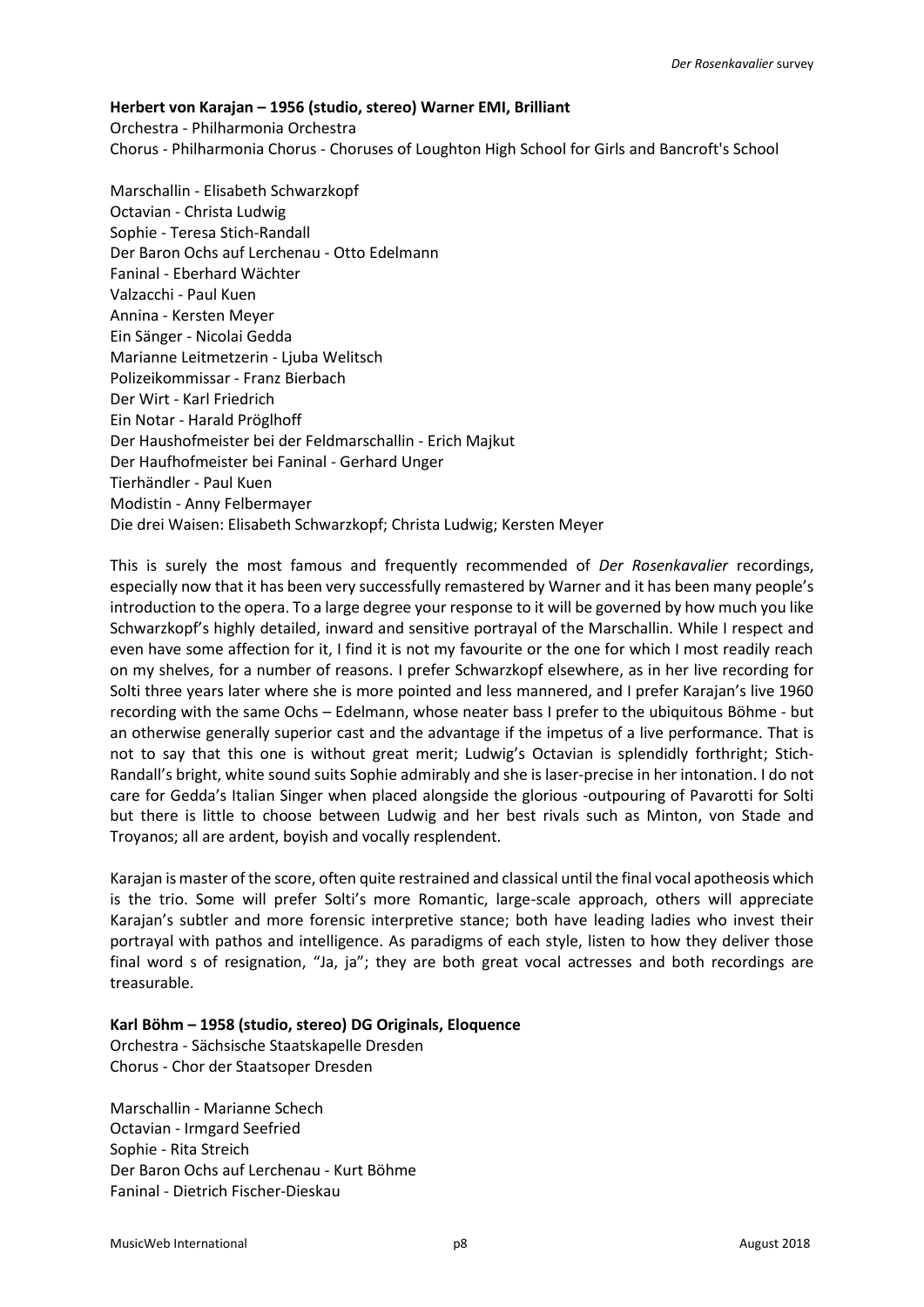Valzacchi - Gerhard Unger Annina - Sieglinde Wagner Ein Sänger - Rudolf Francl Marianne Leitmetzerin - Ilona Steingruber(-Wildgans) Polizeikommissar - Albrecht Peter Der Wirt - Helmut Goldman Ein Notar - Fred Teschler Der Haushofmeister bei der Feldmarschallin - Jürgen Krasmann Der Haufhofmeister bei Faninal - Johannes Kemter Tierhändler - Harald Neukirch Modistin - Hermi Ambros Die drei Waisen: Edith Hellriegel; Elfriede Zimmermann; Margot Karasek

I don't much warm to this performance: the two lead sopranos are rather anonymous and almost indistinguishable; Seefried is too light and Schech breezes prettily through the role without much depth in her characterisation. Both have rather child-like, piping voices, hardly suggestive of nobility or passion, but Rita Streich's Sophie is intermittently delectable, sounding very similar to Hilde Güden but rather slimmer of tone and without her ease on top notes. Kurt Böhme is funny and characterful as Ochs but musically deficient: his voice seems to have aged - he barks and growls his way through the part and, oddly for a Wagner bass, appears not to have the low notes. The Italian tenor, sung by the forgotten Rudolf Francl is rather good and Dietrich Fischer-Dieskau makes more of Faninal than is usually the case.

Böhm barrels through the score as if worried that its potential longueurs will be apparent if he doesn't rush. The sound is supposedly stereo but thin and barely distinguishable from a good mono recording, with considerable hiss and hum in the background and little depth or bloom. I look for a recording with more substance and sonority than this; Böhm's later live recording in 1969 is preferable.

# **Georg Solti – 1959 (live, Ambient Stereo) Pristine Audio Orchestra and Chorus of the Covent Garden Opera** Marschallin - Elisabeth Schwarzkopf Octavian - Sena Jurinac

Sophie - Hanny Steffek Der Baron Ochs auf Lerchenau - Kurt Böhme Faninal - Ronald Lewis Valzacchi - Raymond Nilsson Annina - Monica Sinclair Ein Sänger - Kenneth MacDonald Marianne Leitmetzerin - Judith Pierce Polizeikommissar - Rhydderch Davies Der Wirt - David Tree Ein Notar - Rhydderch Davies Der Haushofmeister bei der Feldmarschallin - David Tree Der Haufhofmeister bei Faninal - John Dobson Tierhändler - Paul Kuen

It is immediately evident from the first few minutes into the introduction of this opera that Solti here in his Covent Garden debut was already the master of both the energy and the lyricism of the score when this live performance was broadcast by the BBC from the Royal Opera in 1959. The horns whoop ecstatically to portray the lovers' union, then we ease gracefully into the three-quarter-time cosiness of the domestic breakfast scene and we are set fair.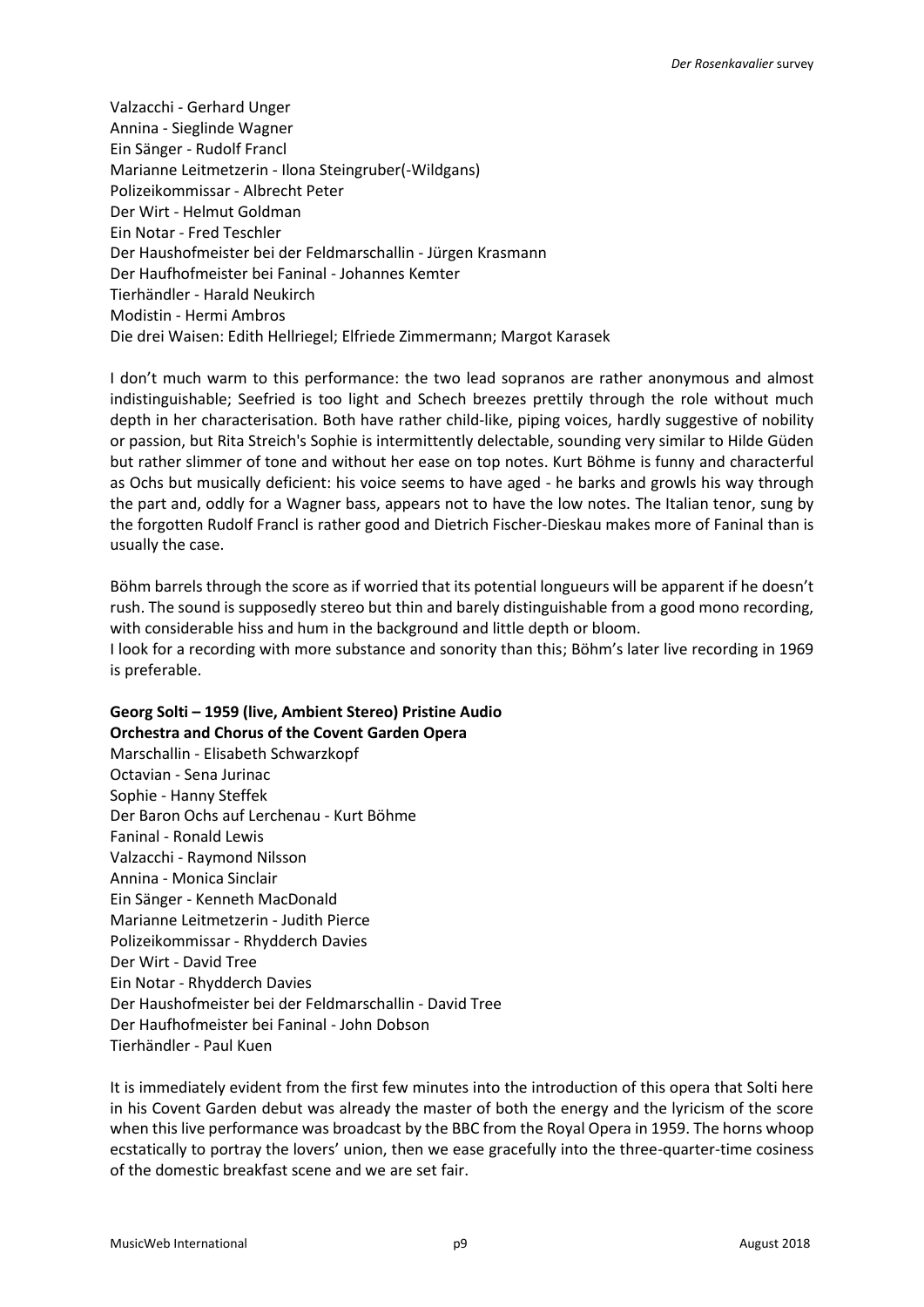Sena Jurinac is a slightly lighter Octavian than the true mezzos such as Christa Ludwig or Yvonne Minton who sang the role – Jurinac herself was singing the Marschallin a few years later – but she has all the boyish impetuousness and vigour required and sings with a steady, luminous intensity in the crucial Presentation Scene. Elisabeth Schwarzkopf repeats her minutely detailed Marschallin; her wordpainting is delicious. The Marschallin in another of my favourite recordings, the live Metropolitan performance under Kempe starring Lisa Della Casa, may be more restrained, refined and silvery, but Schwarzkopf's variety of inflection is not necessarily incongruous with that strong-willed character. She is if anything earthier and less "arch" (yes, always that word when discussing her singing) than in her studio recording for Karajan three years earlier and I was pleasantly surprised by the heft of her voice as it comes across in this broadcast. Her singing at the conclusion of Act 1 is exquisite, suffused with wistful, resigned sadness at the inevitability of Octavian's eventual departure for pastures new – and younger. The poised solo violin matches her in tenderness and the orchestral playing in general is first rate, despite a bit of poor tuning at the start of Act 2.

Hanny Steffek has a slender, silvery voice and makes a lovely, light Sophie, girlish and "keck," very much like Hilde Gueden in timbre and manner, her soprano floating sweetly through the high tessitura of her part even if occasionally she sounds a little too plaintive and slightly flat in the final duet with Octavian, but the three star sopranos combine to sing a final trio of ineffable poise and refinement, with none of the beat in the top notes sometimes encountered.

About Kurt Böhme's Ochs, I am less happy. There is no doubting the humour and vitality of his portrayal, but his voice is not intrinsically attractive in the manner of Kurt Moll or Otto Edelmann, his bottom notes are groaned and there is a lot of coarse bawling and Sprechstimme, so much of the sheer beauty of his music is subsumed into rather too oafish a characterisation, complete with the requisite Upper Austrian accent.

I like the generous tone and fast vibrato of Kenneth MacDonald as the Italian Singer and it makes a change to hear in Ronald Lewis a Faninal with some voice instead of an over-the-hill character actor. Judith Pierce is a singer unknown to me, but she is a pleasant duenna to Sophie and the supporting cast is generally fine.

Of course, Solti went on to make a studio recording ten years later which, despite its age, continues to vie with Karajan's as the classic account but this live broadcast goes a long way to explain why he was seen as the man to revitalise the Covent Garden opera on his appointment as Music Director eighteen months later.

The sound quality is excellent, especially now that the tape has been subjected to Pristine's usual XR remastering into Ambient Stereo, and first reveals the presence of a rather bronchial audience which eventually settles down.

# **Herbert von Karajan – 1960 (live, mono) DG, Gala**

Orchestra - Wiener Philharmoniker Chorus - Wiener Staatsoper

Marschallin - Lisa Della Casa Octavian - Sena Jurinac Sophie - Hilde Güden Der Baron Ochs auf Lerchenau - Otto Edelmann Faninal - Erich Kunz Valzacchi - Renato Ercolani Annina - Hilde Rössl-Majdan Ein Sänger - Giuseppe Zampieri Marianne Leitmetzerin - Judith Hellwig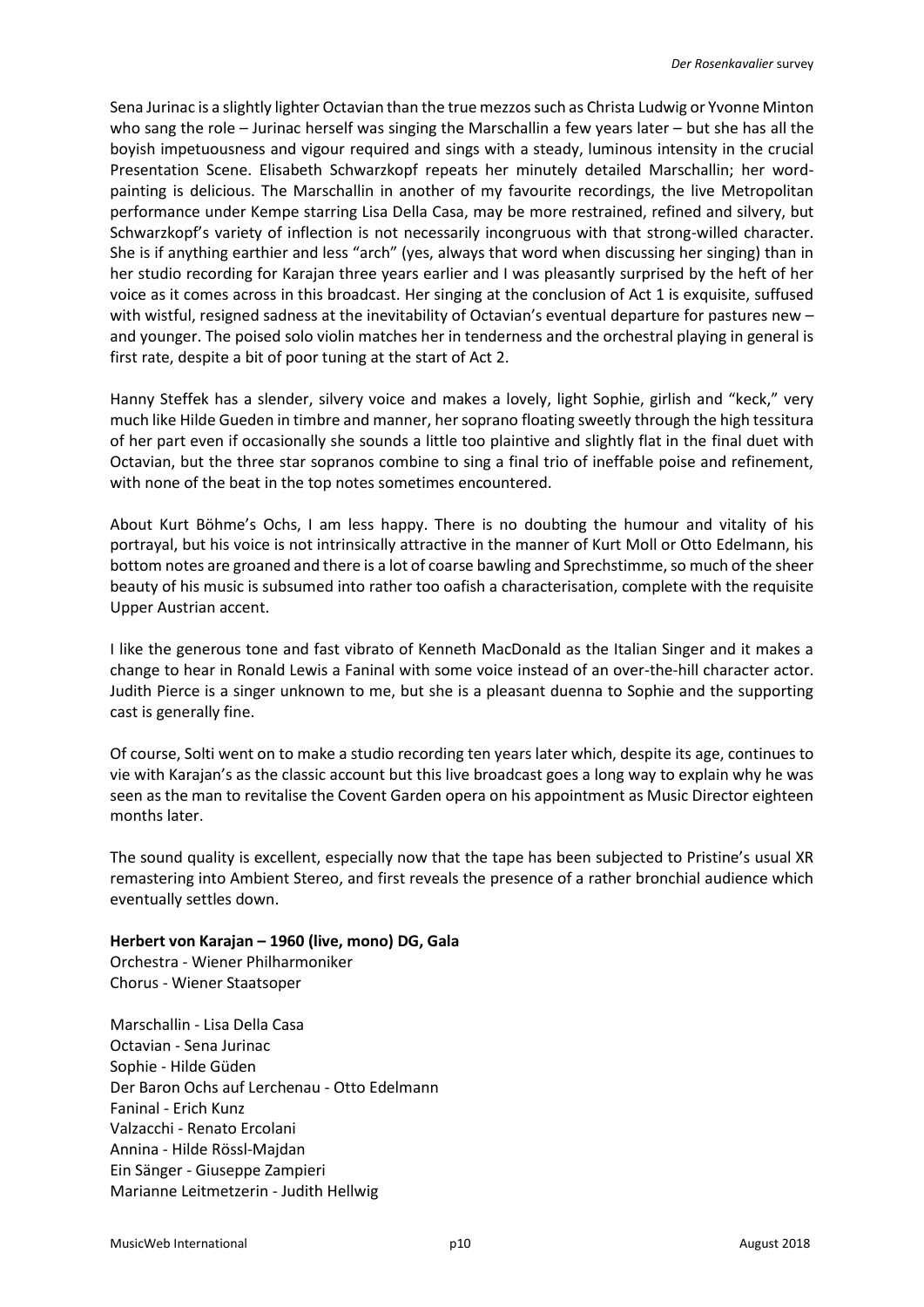Polizeikommissar - Alois Pernerstorfer Der Wirt - Fritz Sperlbauer Ein Notar - Josef Knapp Der Haushofmeister bei der Feldmarschallin - Erich Majkut Der Haufhofmeister bei Faninal - Siegfried Rudolf Frese Die drei Waisen: Liselotte Maikl; Ute Frey; Evelyn Labruce

Despite its being only in mono and live, thus evincing a few noises and imbalances, there is a case for preferring this 1960 performance to Karajan's celebrated 1956 studio recording with Schwarzkopf, especially if you favour the superb cast here and value the spontaneity of a live performance. Rhythms are more pointed, Edelmann is broader and freer in transmitting the comedy inherent in the character, speech - with a fruity Upper Austrian accent - and behaviour of Ochs and there is altogether more life to proceedings than the coolly poised, beautifully gauged studio set.

Personally, I much prefer Lisa Della Casa's delicate, silvery sound to Schwarzkopf's more calculated delivery and Jurinac's Octavian seems to me to be every bit the equal of Christa Ludwig's; her clear, strong, pure-voiced tone is ideal for the boyish Count. Gueden was already very experienced in the part of Sophie without sounding too old; she hits and floats every note ideally. Zampieri is better and more aptly voiced than Gedda as the Italian singer. What a cast it is in general: star names abound and all are perfectly suited to their roles. The VPO plays voluptuously and the sound is remarkably good for so venerable a recording.

## **Heinz Wallberg – 1961 (live, mono) Walhall**

Orchestra and Chorus - Teatro Colón (Buenos Aires)

Marschallin - Régine Crespin Octavian - Kersten Meyer Sophie - Anneliese Rothenberger Der Baron Ochs auf Lerchenau - Kurt Böhme Faninal - Hans Friedrich Valzacchi - Eugenio Valori Annina - Noemi Souza Ein Sänger - Fritz Wunderlich Marianne Leitmetzerin - Marta Benegas Polizeikommissar - Victor De Narké Der Wirt - Italo Pasini Ein Notar - Eduardo Ferracani Der Haushofmeister bei der Feldmarschallin - Umberto di Toto Der Haufhofmeister bei Faninal - Virgilio Tavini Tierhändler - Virgilio Tavini Modistin - Consuelo Ramos Die drei Waisen: Corrada Malfa; Maria De Benedictis; Carmen Burello

Rather muddy mono sound with peaking on loud, high notes and some out-of-tune playing from a lessthan-stellar orchestra somewhat compromise this live performance but it's just about listenable and it's good to hear a young Régine Crespin, slightly fresher than for Solti nine years later in the studio recording. Kersten Meyer here graduates from Annina and one of the three waifs in Karajan's studio recording to Octavian; she has a fine voice but sounds a bit matronly for the teenager. Böhme does his usual, reliable turn as Ochs – he is in half a dozen recordings in this survey alone – and, as always, I find him acceptable without being the best. As an unexpected bonus we hear Fritz Wunderlich sing divinely as the Italian tenor – was there nothing he could not sing? - although he does take an illicit breath before "fuoco"! Anneliese Rothenberger makes a fleet, silvery Sophie; despite specialising in lighter, operetta-type roles, she was a fine Zdenka in *Arabella* and recorded a lovely *Four Last Songs* – so she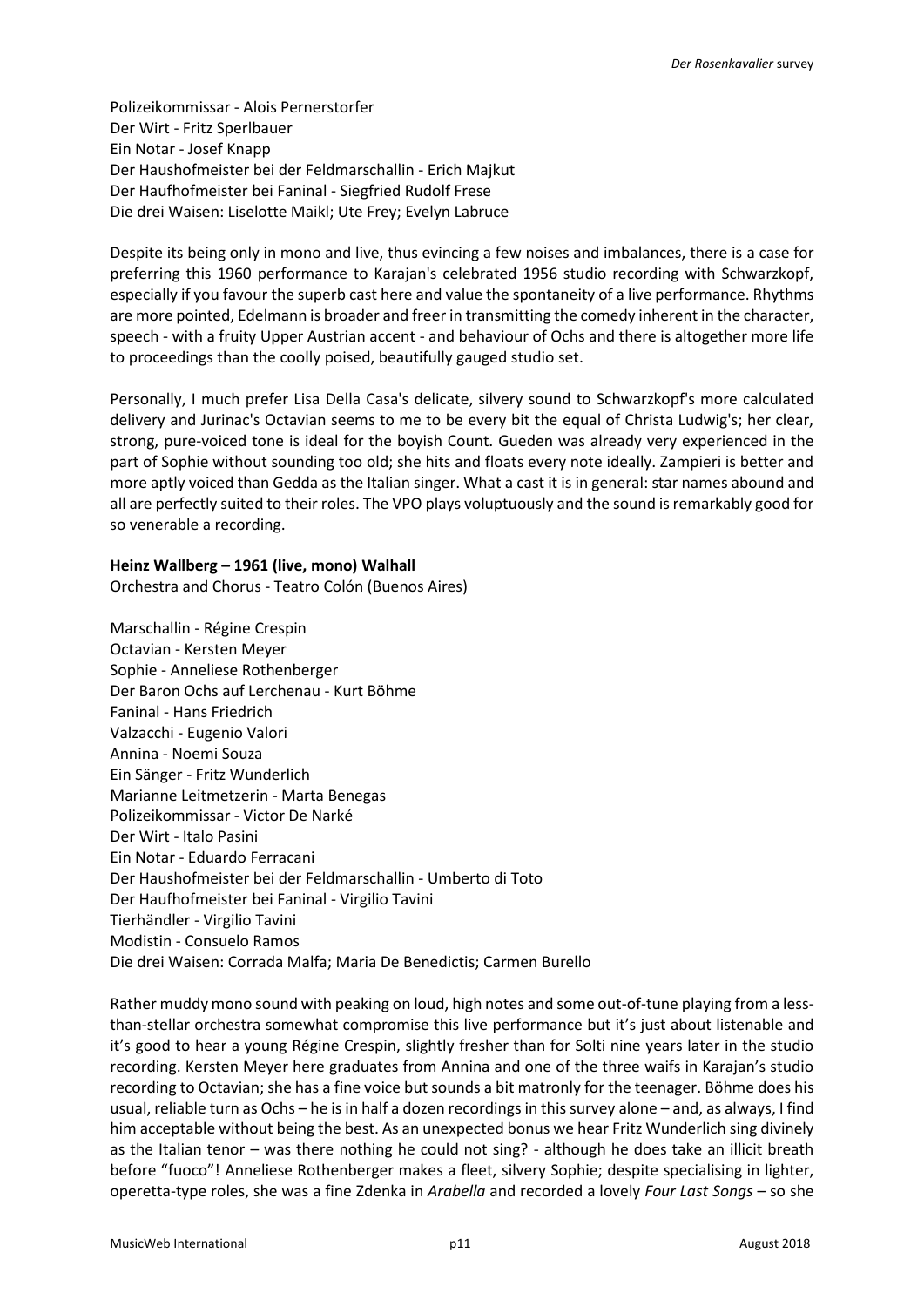quite at home herein Strauss. Wallberg is equally idiomatic and presides over a performance which improves as the orchestra plays itself in. This is not a first choice recording but equally it is not without great merit.

## **Georg Solti - 1968/69 (studio, stereo) Decca, DG Originals**

Orchestra - Wiener Philharmoniker Chorus - Wiener Staatsoper

Marschallin - Régine Crespin Octavian - Yvonne Minton Sophie - Helen Donath Der Baron Ochs auf Lerchenau - Manfred Jungwirth Faninal - Otto Wiener Valzacchi - Murray Dickie Annina - Anne Howells Ein Sänger - Luciano Pavarotti Marianne Leitmetzerin - Emmy Loose Polizeikommissar - Herbert Lackner Der Wirt - Anton Dermota Ein Notar - Alfred Jerger Der Haushofmeister bei der Feldmarschallin - Herbert Prikopa Der Haufhofmeister bei Faninal - Kurt Equiluz Tierhändler - Karl Terkal Modistin - Rosl Schwaiger Die drei Waisen: Arleen Augér; Rohangiz Yachmi; Ingrid Mayr

For many, Karajan's earlier recording is an automatic first choice, but I am one who sometimes finds Schwarzkopf's mannerisms irritating, despite her obvious skill with word-painting. Crespin, because of the very slight wear in her rich, lovely voice, is perfect to depict a beautiful, still young woman who is just slightly past her prime. The sound in this Decca recording is also superior to the EMI and Solti belies his reputation for harshness in an affectionate and detailed interpretation which gives his singers plenty of time to make their points. There isn't much to choose between the other principal singers: both Octavians, Ludwig and Minton, are boyish and impassioned, both Stich-Randall and Donath have silvery, soaring voices which handle the arcing line of Sophie's music with consummate ease, both Ochs (Ochses? Oxes?) are rude, crude, humorous and rich of voice; I haven't much time for a "refined" Ochs; he's meant to be a glorious boor of the type you can find only among a spoilt, provincial aristocracy who have little to do with urban civilisation; big fish in their rural pond and I love the way he pretentiously lards his discourse with expressions borrowed from Latin and other European languages, sometimes getting them wrong . The clincher for me, apart from the better sound in the Decca, is the Italian tenor of Pavarotti, so much more glamorous and vainglorious than Gedda's rather pinched effort. I admire many of the older, mono sets, but this is the one to choose if you want modern sound.

# **Karl Böhm – 1969 (live, stereo) DG**

Orchestra - Wiener Philharmoniker Chorus - Wiener Staatsoper

Marschallin - Christa Ludwig Octavian - Tatiana Troyanos Sophie - Edith Mathis Der Baron Ochs auf Lerchenau - Theo Adam Faninal - Otto Wiener Valzacchi - Gerhard Unger Annina - Cvetka Ahlin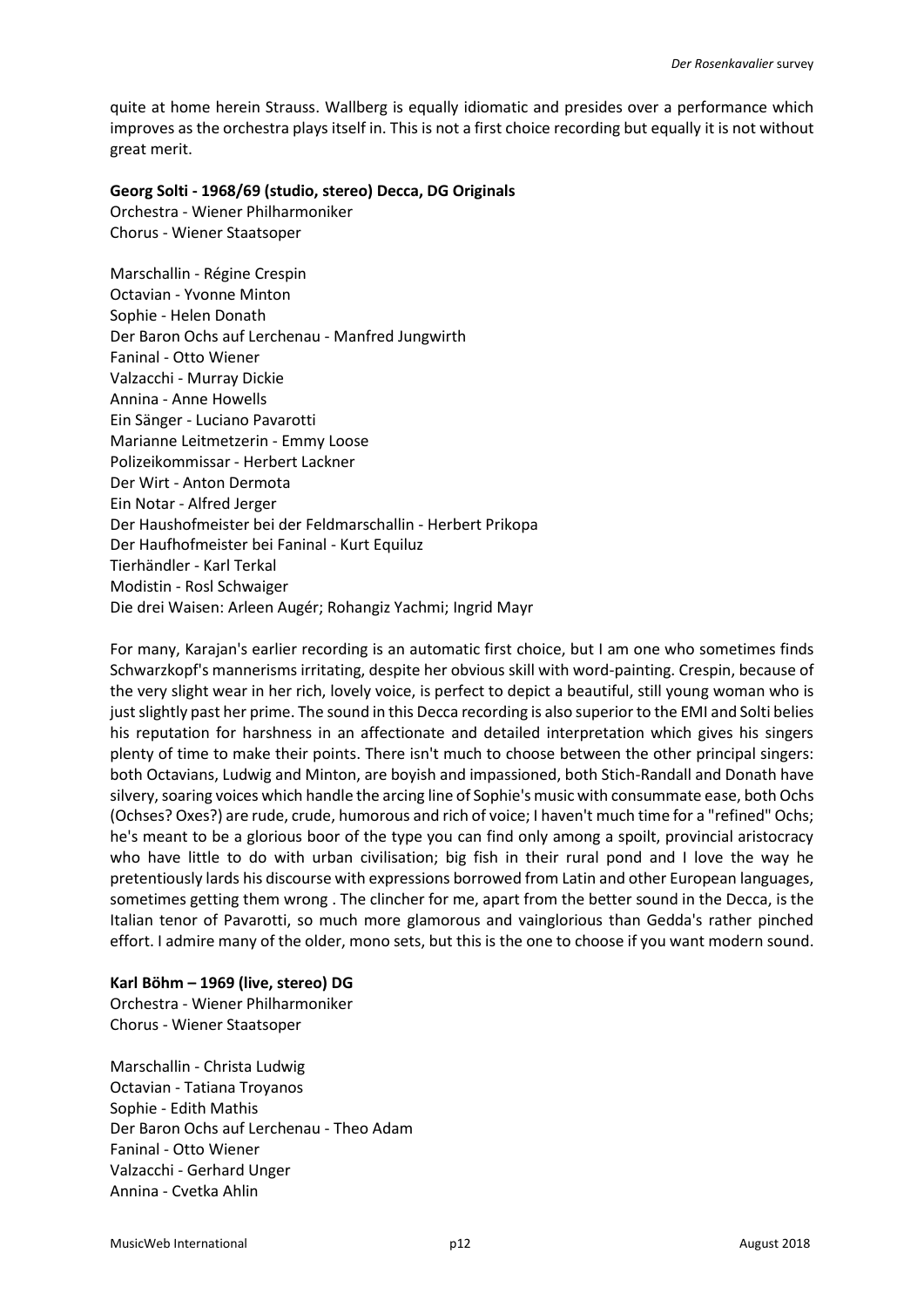Ein Sänger - Anton De Ridder Marianne Leitmetzerin - Kari Lövaas Polizeikommissar - Klaus Hirte Der Wirt - Robert Licha Ein Notar - Ljubomir Pantscheff Der Haushofmeister bei der Feldmarschallin - Alfred Pfeifle Der Haufhofmeister bei Faninal - Siegfried Rudolf Frese Tierhändler - Ewald Aichberger Modistin - Olga Warla Die drei Waisen: Gabriele Fuchs; Gunda Spilutini; Reinhild Linder

For many, Solti's studio recording of *Der Rosenkavalier* made for Decca in the same year as this live performance remains the recording of choice, although Karajan's 1956 recording understandably also has its adherents. Live recordings like this one are more problematic, especially in an opera which often has a lot of people on stage and can get noisy and suffer from balance issues. There is indeed a bit of coughing and the occasional abrupt shift in aural perspective as the singers move about the stage, but for the most part this is in really excellent sound for so venerable a recording – nearly fifty years old. It does not appear to have been remastered since its first appearance on CD in 1994 but it doesn't need it. There are a few cuts standard at that time – only Solti's is absolutely complete – but I don't mind that in an opera which can be prolix. Furthermore – joy of joys – it is re-issued with a full German English libretto separate from the other booklet with notes, synopsis and lovely photographs of the handsome, traditional Salzburg production.

*Der Rosenkavalier* has in fact been fortunate in both live and studio recordings, making choice very much a matter of taste. For instance, my priority in this opera is always for a rich-voiced bass with beautiful tone and a proper low D who is comical without caricaturing Ochs as a growling bumpkin, so I was immediately concerned that Theo Adam's bass would be too rocky and light in timbre to be ideal - although the rest of the cast looks tantalising (apart from Otto Winer's predictably nasal Faninal). In fact, the wobble that sometimes afflicted his tone is almost completely in abeyance and he is very amusing, with a good low D, even if his bass does not have the nut-brown depth of Kurt Moll. Along with Kurt Böhme, Otto Edelmann virtually owned the role for twenty years from the early 50's and is of course the excellent Ochs in the famous Karajan studio recording, but Adam shows that he, too, is a master of it. He is clearly vastly experienced in how to the bring out the comedy of his role, exuding the avuncular ease of a wholly good-humoured sexist pig rather than a caricatured monster. This portrayal is certainly superior to the clumsy, mugging Ochs Böhme gives us for Böhm in his 1958 studio recording and Adam also much better here than in his assumption of the role for Hans Vonk in his very mediocre 1984 Dresden set.

Karl Böhm was of course a major Strauss conductor and in my opinion always at his best live in Salzburg, so that augured well here. Never one to "do a Bernstein" in Strauss, he sets off like a rocket in the introduction but phrases the swooning "Viennese" passages lovingly. However, I was unprepared not just for the sheer all-round excellence of this performance but for the way it helped me to re-connect with this masterwork opera, as a really great recording can. Not least instrumental in that process is the sensitivity and pathos of Christa Ludwig's Marschallin. She gives Schwarzkopf a run for her money in terms of attention to textual nuance but in a manner which I find more natural and touching than her colleague's sharper demeanour. I have never heard the "time" and "clocks" passages delivered with more conviction; Ludwig invests her naturally robust tone with a slight tremulousness, such that her bewilderment when she observes, "Die Zeit, die ist ein sonderbar Ding", and her fear when she relates how, "Manchmal steh' ich auf mitten in der Nacht" to stop all the clocks, are both palpable. Her warmer soprano, still with its mezzo-ish tint, before her vocal crisis, after which she wisely reverted to lower tessitura roles, is ideally suited to portray an older, wistful, vulnerable yet resigned Marschallin.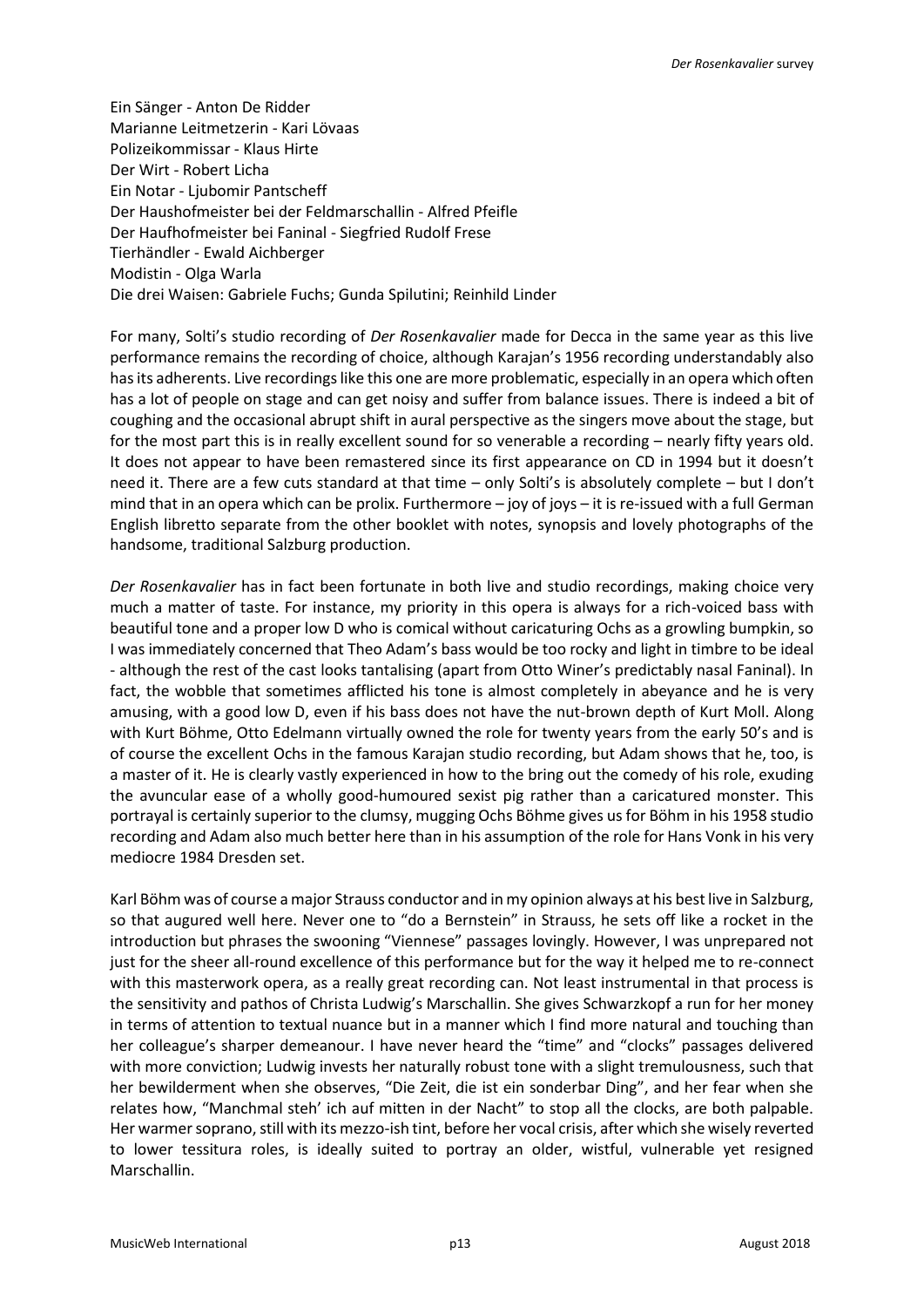Tatiana (charmingly credited here Germanically as "Tatjana") Troyanos' oboe tones are suitably boyish for the impetuous Octavian and a young Edith Mathis is silvery but feisty as Sophie. All three female leads have the vibrancy and fast vibrato of a vanished era of singing; I found that the beat in Sophie Koch's voice in the recording starring Renée Fleming and conducted by Thielemann utterly spoiled it for me.

Dutch tenor Anton de Ridder provides yet another pleasant surprise. He doesn't do the usual walk-on, stand-and-sing Big Name Tenor shtick but instead really acts what Strauss and Hofmannsthal wanted: a send-up of the vainglorious Italian primo tenore, hammily gulping and sighing while simultaneously displaying a grand voice.

The supporting cast is stuffed with first-rate Salzburg regulars and the Vienna Philharmonic Orchestra demonstrates the they had clearly come on since George Szell, after the first few bars of a rehearsal of this opera, reputedly observed, "Gentlemen, you evidently don't know this score."

Any recording of *Der Rosenkavalier* must slay the listener with the concluding trio and duet and this one delivers, although it's a pity that at first the singers seem to be upstage right and too far from the microphones; fortunately, that gradually rights itself, after a minute or so presumably as they move. Mathis soars, Ludwig nails her top B without shrieking and Troyanos blends seamlessly with the two sopranos, providing a warm underblanket of sound.

This might not topple favourite studio recordings but the very acceptable live sound and the beauty of the singing make it a *Der Rosenkavalier* to treasure.

### **Alexander Gibson – 1971 (live, stereo) Ponto**

Orchestra - Scottish National Orchestra Chorus - Scottish Opera

Marschallin - Helga Dernesch Octavian - Janet Baker Sophie - Elizabeth Harwood Der Baron Ochs auf Lerchenau - Noel Mangin Faninal - Thomas Hemsley Valzacchi - Nigel Douglas Annina - Joan Davies Ein Sänger - Derek Blackwell Marianne Leitmetzerin - Judith Pierce Polizeikommissar - William McCue Der Wirt - Alexander Morrison Ein Notar - John Graham Der Haushofmeister bei der Feldmarschallin - John Robertson Der Haufhofmeister bei Faninal - Clifford Hughes Tierhändler - Alexander Morrison Modistin - Ann Baird Die drei Waisen: Patricia Hay; Movra Paterson; Claire Livingstone

Despite her fame in Strauss Lieder, Dame Janet Baker did not sing in more than two Strauss opera productions and this mono, off-air recording is one of them, made for the Scottish National Opera in the King's Theatre, Glasgow, in 1971. It features two other very fine international singers, Helga Dernesch (singing excellent English) and Elizabeth Harwood. The playing of the orchestra is not the most sumptuous but it's surprisingly idiomatic under conductor Alexander Gibson and the horns in particular are very secure and sonorous. The waltzes lilt engagingly and tempi are affectionate without dragging.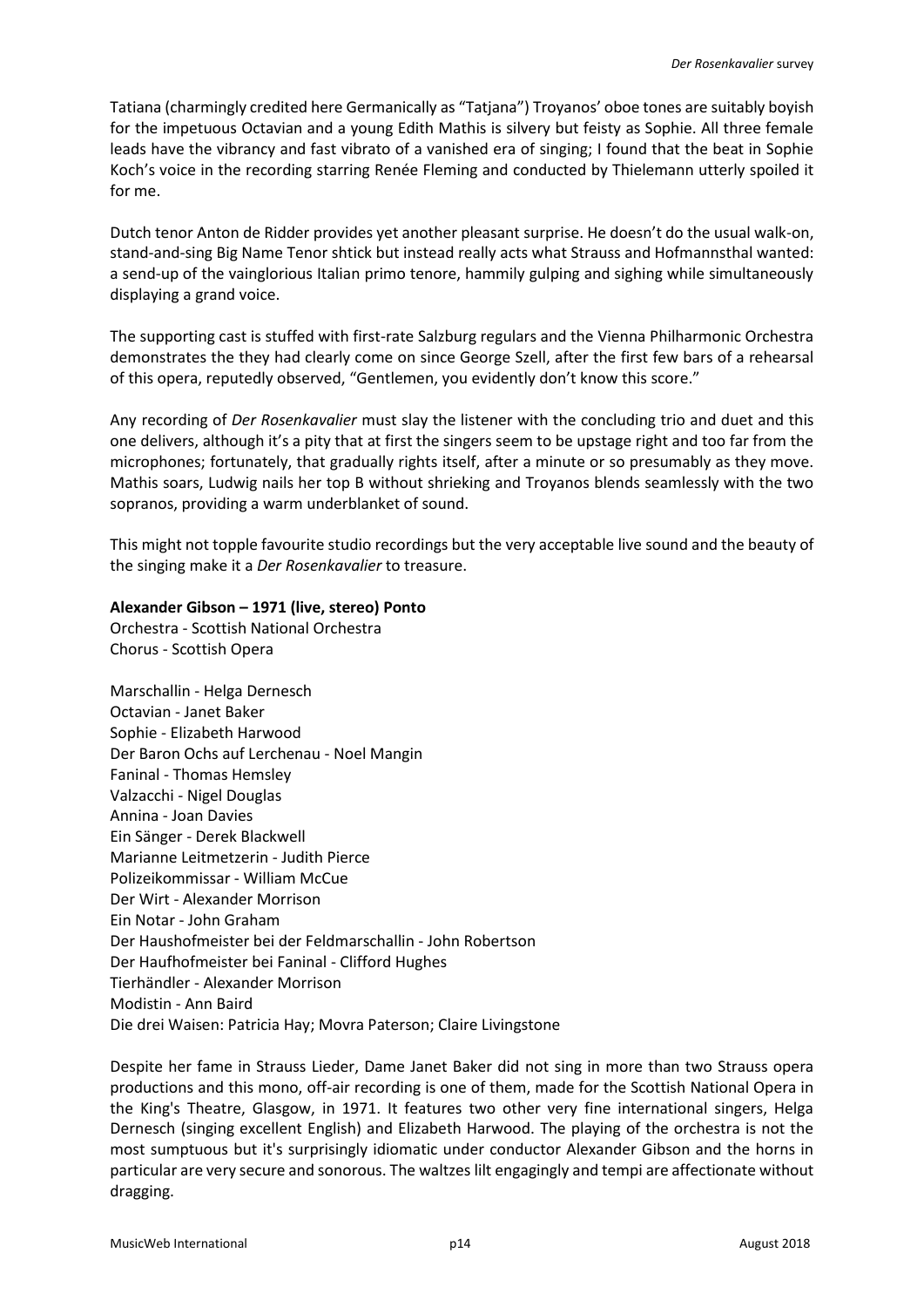There is a fair amount of hiss, proceedings are rather remote and there are some tape slurs, drop-outs and interference but it's all listenable enough and it's the only way we shall ever have to hear a distinguished cast singing a beloved opera in the vernacular. Janet Baker is in sovereign voice, impassioned and boyish - and as "Mariandel" she displays a sense of humour we don't always associate with this serious artist. Noel Mangin, the versatile New Zealander bass-baritone makes a characterful Ochs without really having sufficient rotundity of voice for the part even though the basic quality of his tone is very attractive. Dernesch has just the right womanly maturity of sound for the Marschallin and Harwood acquits herself admirably as Sophie, having the requisite steady, silvery, if hardly girlish, tone. Derek Blackwell tackles the Italian singer valiantly if a little strenuously and Joan Davisis the most musical and attractive Annina I have heard in a role often given to a singer with too blowsy a voice. The rest of the supporting cast is adequate, even if Thomas Hemsley as Faninal muffs the climactic note in his "A solemn day!" opening Act 2.

No performance can be satisfactory unless the big moments work: the Presentation of the Rose delivers febrile tension and delicate rapture while the it is immediately clear that the conclusion to Act 3 is in safe hands - or rather larynxes - when Baker launches into "Marie-Therese" so richly to be joined by Dernesch's peculiarly dark, plangent soprano, so it's a pity that the sound is so distant. The top B climax to the trio provides the goosebumps we crave and Gibson sustains a magical, fairy-tale mood through the teenage lovers' duet until the little pageboy trips in and out.

# **Georges Prêtre – 1971 (live radio, stereo) Opera d'Oro**

Orchestra and Chorus - RAI Napoli

Marschallin - Gundula Janowitz Octavian - Brigitte Fassbaender Sophie - Ileana Cotrubas Der Baron Ochs auf Lerchenau - Karl Ridderbusch Faninal - Thomas Hemsley Valzacchi - Sergio Bertocchi Annina - Carmen Gonzales Ein Sänger - Veriano Luchetti Marianne Leitmetzerin - Dora Carral Polizeikommissar - Andrea Snarski Der Wirt - Gino Sinimberghi Ein Notar - Alfredo Giacomotti Der Haushofmeister bei der Feldmarschallin - Aronne Ceroni Der Haufhofmeister bei Faninal - Antonio Pirino Tierhändler - Tommaso Frascati Modistin - Gianna Lollini Die drei Waisen: Giovanna di Rocco; Anna Maria Balboni; Rosetta Arena

I admit to getting excited when I saw this; the cast is a dream, headed by that peerless Straussian soprano, Gundula Janowitz. However, when the set actually arrived, I was immediately disappointed by the muddy, fuzzy sound and the lack of higher frequencies. However, on further listening using headphones I came to appreciate the beauty of the singing despite the sonic limitations of the live recording. Prêtre confirms his reputation as an efficient, matter-of-fact conductor; there is little affection for the ebb and flow of that glorious music and he rushes much of the score. Yes, you can still hear those wonderful voices: Janowitz' creamy, soaring soprano; Cotrubas' plangent, girlish tones; Fassbender's clear, boyish Octavian; Ridderbusch's rotund, focussed Ochs, Luchetti's virile Italian singer - they're all as good as I had hoped, but that makes it even harder to put up with the recording quality in an opera that really cries out for clean sound. Of course, there are some blips in ensemble and one or two sour notes from the two sopranos, but that is only to be expected in a live performance.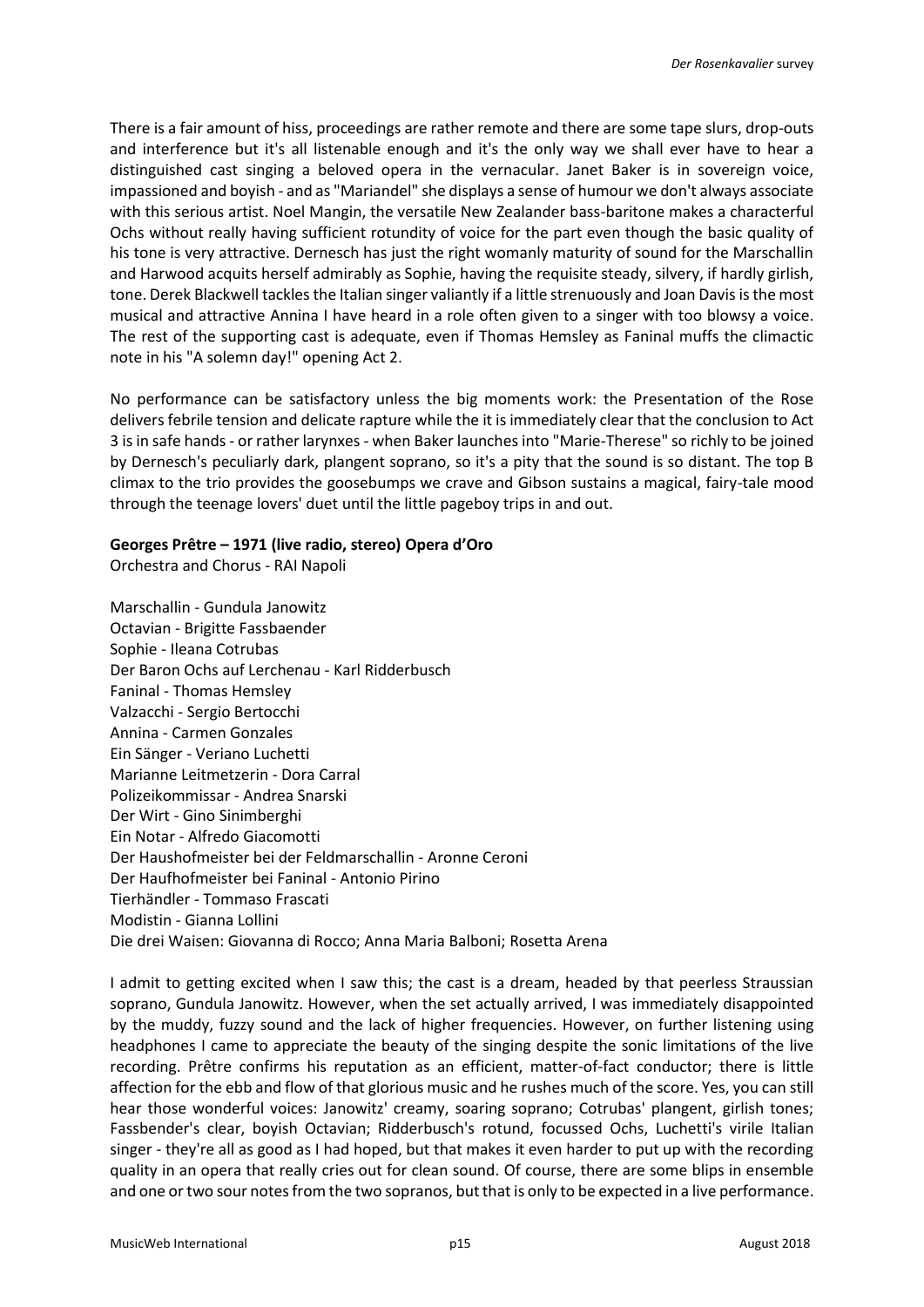Nonetheless, I'm going to stick with my favourite *Der Rosenkavalier* sets such as the Solti and the marvellous excerpts disc by Fleming, Graham and Bonney, but if you must have these singers then caveat emptor: this is not one of Opera d'Oro's best even though it's still quite listenable.

## **Leonard Bernstein – 1971 (studio, stereo) Sony**

Orchestra - Wiener Philharmoniker Chorus - Wiener Staatsoper

Marschallin - Christa Ludwig Octavian - Gwyneth Jones Sophie - Lucia Popp Der Baron Ochs auf Lerchenau - Walter Berry Faninal - Ernst Gutstein Valzacchi - Murray Dickie Annina - Margarita Lilowa Ein Sänger - Plácido Domingo Marianne Leitmetzerin - Emmy Loose Polizeikommissar - Herbert Lackner Der Wirt - Karl Terkal Ein Notar - Ljubomir Pantscheff Der Haushofmeister bei der Feldmarschallin - Harald Pröglhoff Der Haufhofmeister bei Faninal - Ewald Eichberger Tierhändler - Mario Guggia Modistin - Laurence Dutoit Die drei Waisen: Erna Mühlerberger; Hermine Saidula; Johanna Herndl

I approached this 1971 recording with some trepidation as I was aware of some very adverse reactions to Jones' singing and Bernstein's conducting. I do not claim that it is perfect or that it necessarily supersedes previous admired versions, but it takes its place amongst my favourites as it things to offer found nowhere else. It will not suit all tastes, but as a Bernstein fan I was neither surprised by nor disappointed with Lennie's treatment of this miraculous score: he does what I had hoped and expected him to do, which is to milk it for all its worth without allowing it to become so soupy that it loses its edge or charm.

Let's start with its undoubted strengths: first and above all, the enchanting, silver-voiced Sophie of the incomparable Lucia Popp. Hers is simply the finest Sophie on disc. For those of us unable to accept the somewhat muddy sound and the infamous, very flat last, climactic note from Popp in the concluding trio on the live Salzburg set conducted by Dohnányi, this is the answer if you want a souvenir of her artistry in this role. Secondly, and if you like it, Bernstein's coaxing of the Vienna Philharmonic to produce a gorgeous noise. The fifteen- minutes performance cuts traditional at that time are duly observed and I cannot say that I am too bothered by that in such a long score; all the moments of heart-stopping schmaltz are there intact and this operaphile hippo is happy to wallow along with Bernstein. Finally, the sound is superb for its - or any - era.

We enter more controversial territory with the casting of the other two leading ladies. Personally, I like Ludwig's Marschallin almost as much as I do her Octavian; the slightly matronly smokiness in her tone makes her as apt as Crespin for the role, even if she doesn't have quite the same allure. Her voice is in top condition and despite the richness of her middle and lower range, the high notes come easily, too. She does not play with the words with the same subtlety as Schwarzkopf or Crespin but it's a grand performance. Walter Berry is not the first bass-baritone to make a success of Ochs: his bumpkin accent and lubricious inflections are very characterful. Even though he can hit the low notes reasonably comfortably, they do not resonate and rumble as they do with a true bass like Kurt Moll, but that is a minor complaint. The supporting cast are terrific, featuring some Viennese regulars. Casting Placido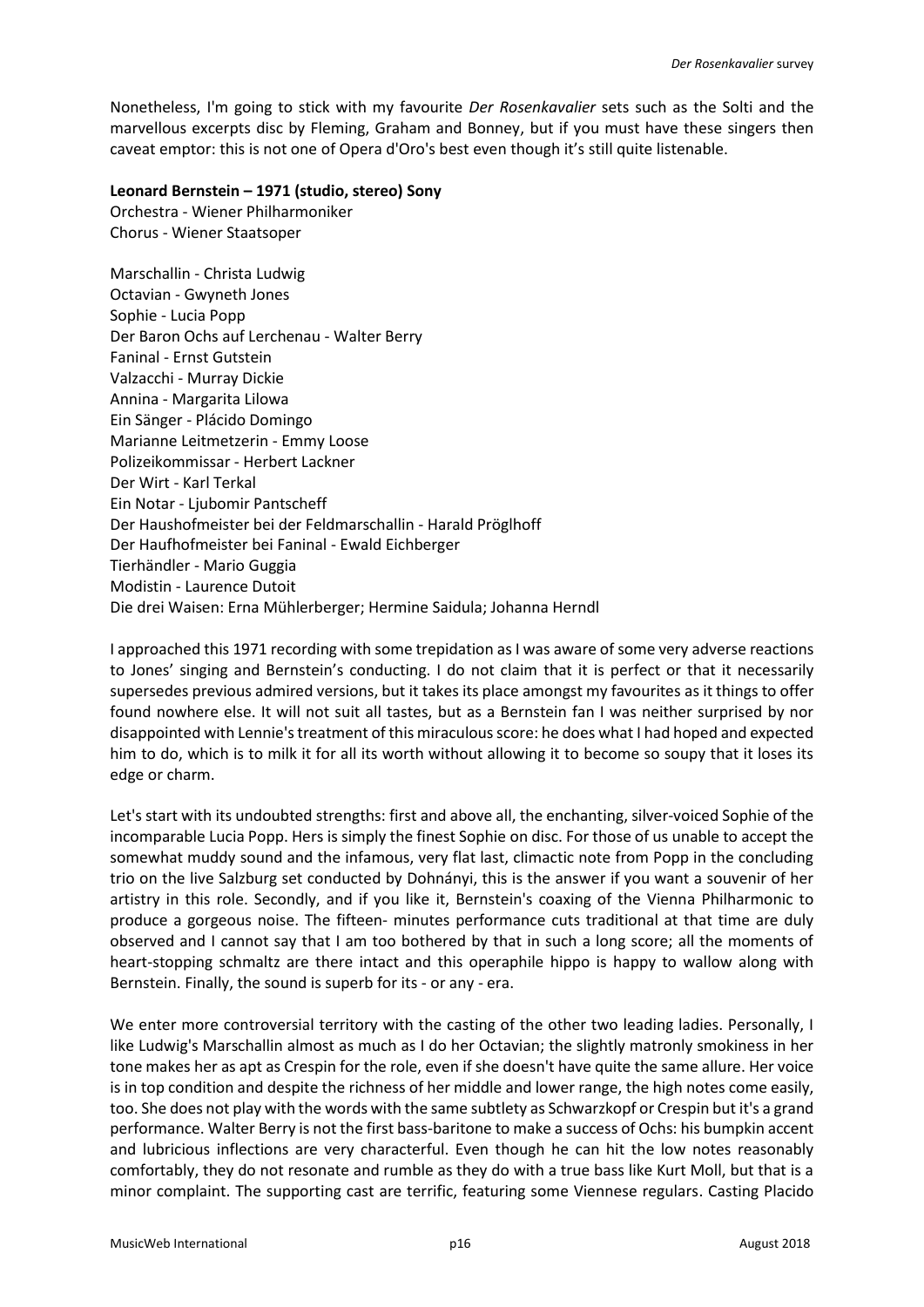Domingo as the Italian tenor ought to have been a coup, but he sounds stretched and a bit grey of tone compared with Pavarotti in the 1969 Solti and 1979 Dohnányi recordings, for all that he is perfectly acceptable.

Finally, we come to what is for me the real crux of the debate regarding the merits of this recording: Gwyneth Jones' Octavian. Frankly, after all the hoo-hah I had read, I was expecting her to sound much rockier and more worn than is in fact the case here. Yes, the voice spreads a bit at times but she brings a very welcome masculine toughness, and is often very expressive indeed; it would be absurd to claim as some commentators do that she utterly ruins the ensembles. It is a very big voice, intrinsically lovely of tone, and I derive much pleasure from her sincere, open-hearted singing, the odd wobble notwithstanding. Lennie grunts and groans throughout but his vocal obbligato is not as obtrusive as the contributions of Barbirolli or the Colin Davis of latter years and I can live with it.

This reissue on the bargain Sony Opera House series label is absurdly cheap and the recent remastering renders it even better; it thus constitutes a painless addition to my various versions of this seminal Richard Strauss opera. Of course, there is no libretto. In other moods, I shall still want to hear the brilliant Solti set, the classic Kleiber and the superb and sophisticated Karajan but this is a worthy account which sits very well with a glass of wine and a penchant for indulgence.

## **Carlos Kleiber – 1974 (live, stereo) Living Stage, Opera d'Oro**

Orchestra - Bayerisches Staatsorchester Chorus - Bayerische Staatsoper

Marschallin - Claire Watson Octavian - Brigitte Fassbaender Sophie - Hilde de Groote Der Baron Ochs auf Lerchenau - Karl Ridderbusch Faninal - Benno Kusche Valzacchi - David Thaw Annina - Margarethe Bence Ein Sänger - William Holley Marianne Leitmetzerin - Anneliese Waas Polizeikommissar - Albrecht Peter Der Wirt - Lorenz Fehenberger Ein Notar - Hans Wilbrink Der Haushofmeister bei der Feldmarschallin - Georg Paskuda Der Haufhofmeister bei Faninal - Franz Klarwein Tierhändler - Wolfgang Pirke Modistin - Waltraud-Isolde Eichlepp Die drei Waisen: Evi List; Doris Linswe; Judith Auer Hippolyte - Karl Schrader

Kleiber goes off like a rocket – driven, impassioned then relaxing beautifully into the post-coital languor - what a wonderful tune that love music has and how Kleiber caresses it as the early-morning birdsong trills. He has a fine orchestra to do his bidding. Brigitte Fassbaender made a speciality of the role of Octavian and is ideal; meanwhile Kleiber reminds us that the "was heißt das «Du»" conversation is almost a parody of "Tristan". If only Watson were as alluring; her soprano is edgy and squawky, lacking the creamy poise of the best Marschallins and she too frequently affects a kind of knowing whine in her tone. Ridderbusch like Fassbaender made a speciality of his role; he has the smoothest of basses – rather too noble but such a pleasure to hear. The Italian tenor and Faninal are both really weak but Hilde de Groote makes a very fine Sophie, very much in the Lucia Popp mode but smaller voiced. However, the attractions of Kleiber's peerless conducting, Fassbaender's Octavian and Ridderbusch's Ochs are not enough to offset the central disadvantage here of Watson's Marschallin.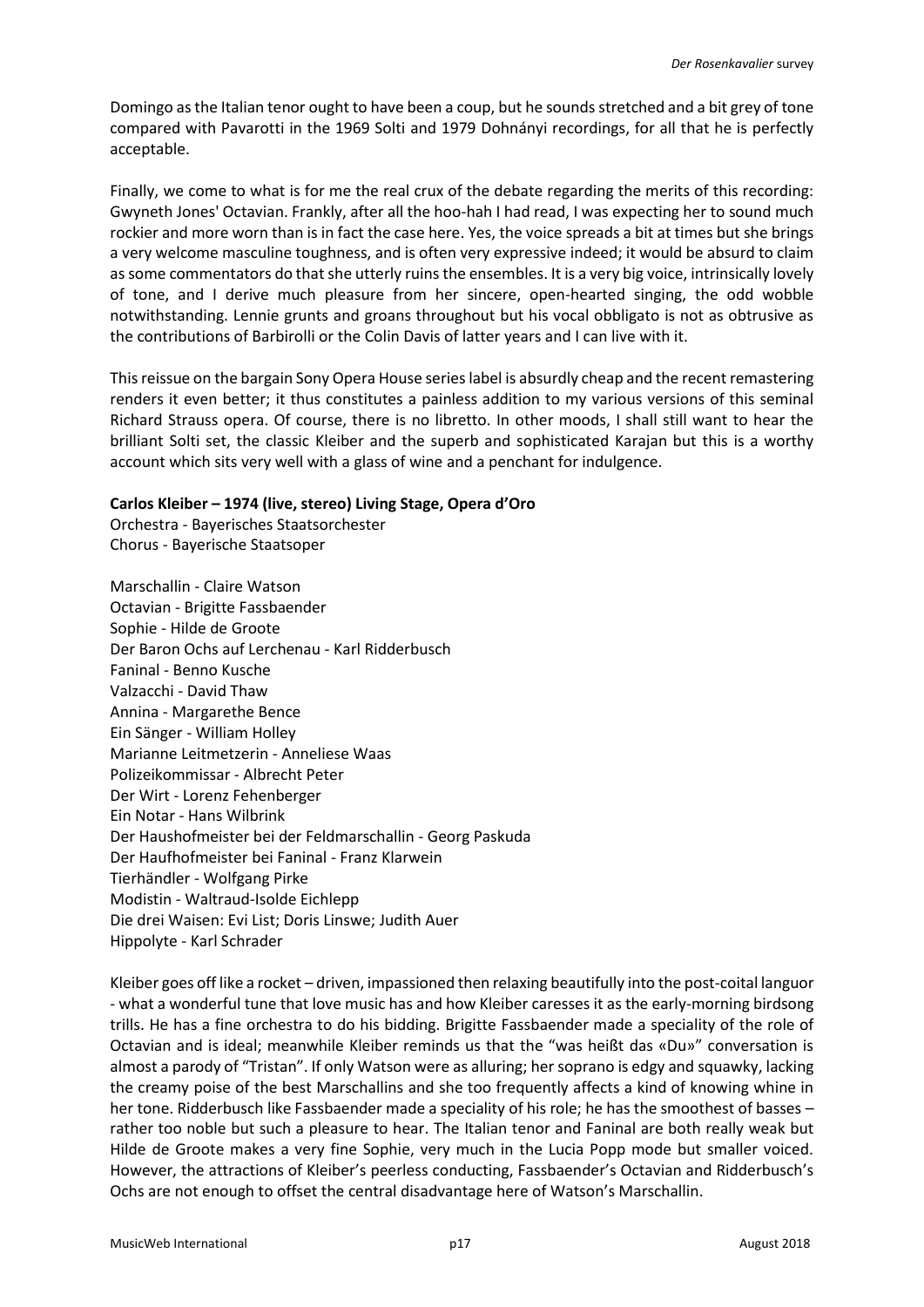## **Edo De Waart – 1976 (studio, stereo), Philips, Decca**

Orchestra - Rotterdam Philharmonic Orchestra Chorus - Netherlands Opera Chorus - Helmond Concert Choir

Marschallin - Evelyn Lear Octavian - Frederica von Stade Sophie - Ruth Welting Der Baron Ochs auf Lerchenau - Jules Bastin Faninal - Derek Hammond-Stroud Valzacchi - James Atherton Annina - Sophia Van Sante Ein Sänger - José Carreras Marianne Leitmetzerin - Nelly Morpurgo Polizeikommissar - Henk Smit Der Wirt - Adriaan van Limpt Ein Notar - Henk Smit Der Haushofmeister bei der Feldmarschallin - Wouter Goedhart Der Haufhofmeister bei Faninal - Matthijs Coppens Tierhändler - Matthijs Coppens Modistin - Renée Van Haarlem Die drei Waisen: Angela Bello; Marianne Dielemann; Thea Van der Putten

A couple of names in the cast list of this Dutch recording make it instantly attractive, not least the enchanting Frederica von Stade, who to my knowledge has never made a recording anything less than superlative and whose honeyed mezzo-soprano with its shimmering vibrato and vibrant top graces the role of Octavian irresistibly; her soft singing alternating with passages of boyish impetuosity make this a complete characterisation - admirers like me will want this for her alone.

A bonus is the Italian Singer of José Carreras in best, youthful voice, ardent and sensuous, and among the best to undertake that perilous aria. Alas, *Der Rosenkavalier* demands a great ensemble and a virtuoso conductor, and neither Evelyn Lear's pallid, grainy Marschallin nor De Waart's nerveless, anonymous conducting really do much to bring the opera alive. Jules Bastin's light, baritonal, rather scratchy Ochs lacks the rumbling rotundity of sound singers such as Moll being to the role, even if he inhabits the role convincingly enough; he tends to groan rather than intone. Ruth Welting easily suggests a bewildered teenage girl with her thin lyric soprano, but it turns shrill and edgy in alt, and during "Mir ist die Ehre widerfahren", instead of time standing still I begin to wonder whether De Waart has stopped beating altogether as all momentum is lost; the magic fails to descend and stasis takes over. The whole thing emerges as – dare I say – very sensible, prudent and Dutch, without a hint of sensuality, despite von Stade's contribution.

### **Christoph von Dohnányi – 1978 (live, stereo) Gala**

Orchestra - Wiener Philharmoniker Chorus - Wiener Staatsoper

Marschallin - Gundula Janowitz Octavian - Yvonne Minton Sophie - Lucia Popp Der Baron Ochs auf Lerchenau - Kurt Moll Faninal - Ernst Gutstein Valzacchi - David Thaw Annina - Doris Soffel Ein Sänger - Luciano Pavarotti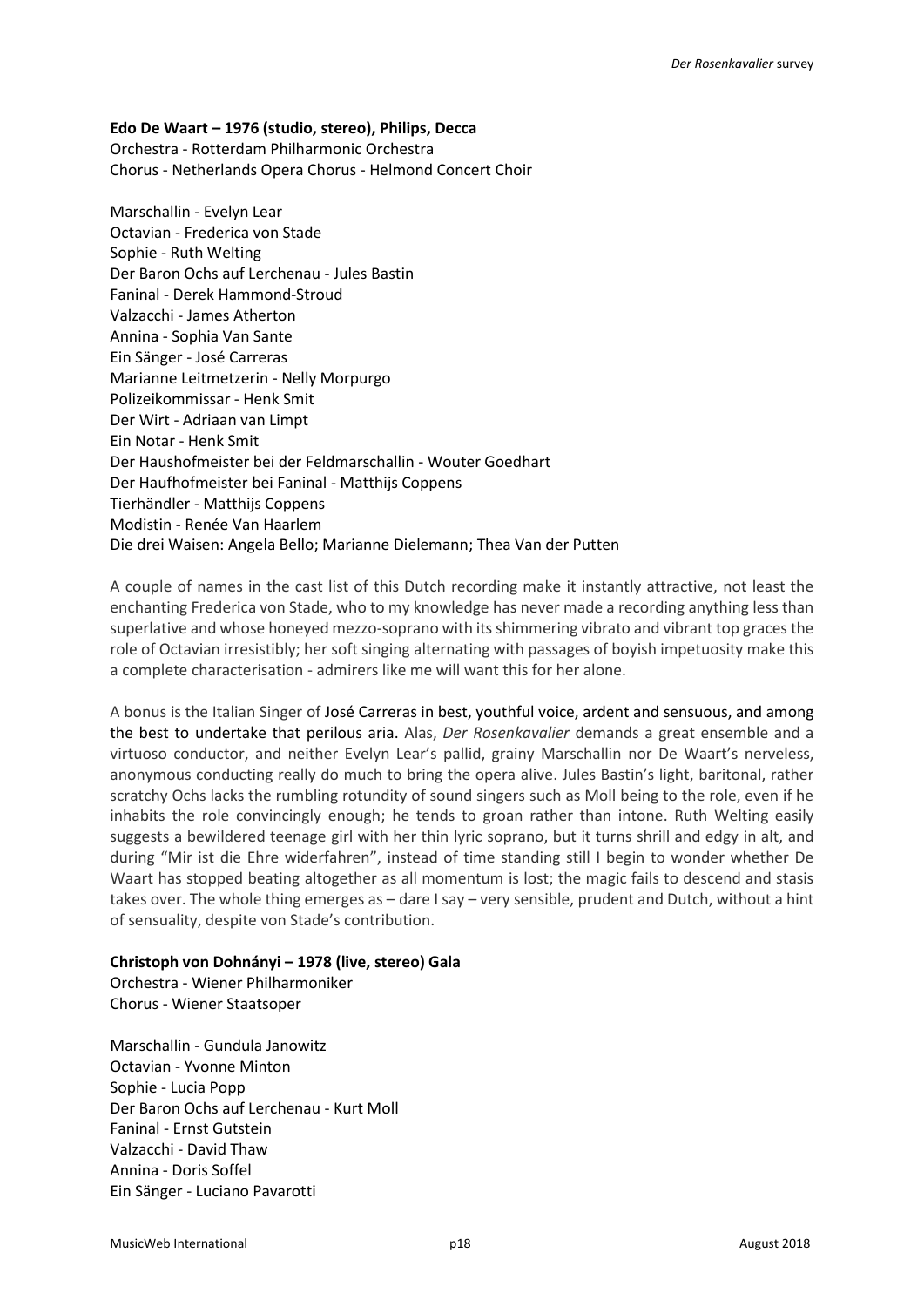Marianne Leitmetzerin - Liselotte Rehmann Polizeikommissar - Kurt Rydl Der Wirt - Karl Terkal Ein Notar - Alfred Sramek Der Haushofmeister bei der Feldmarschallin - Horst Hiestermann Der Haufhofmeister bei Faninal - Josef Köstlinger Tierhändler - Horst Nitsche Modistin - Zsófia Peterdy Die drei Waisen: Sylvia Herman; Margaretha Hintermeier; Cheryl Kanfoush

The cast here is enough to make any *Der Rosenkavalier* aficionado slaver then swoon with anticipation. Some have complained of poor, muffled sound but I think that's an exaggeration - it sounds OK even on YouTube, where you can hear the whole thing. I cannot think of four voices I would sooner hear in the principal roles here, even if I would like a more characterful conductor Dohnányi's conducting is decidedly "straight" and non-interventionist; some will prefer more Viennese schmaltz, whereas some will like his directness; I could do with a little more overt affection. Still, he has the best Strauss orchestra and Luciano Pavarotti is parachuted in for his cameo as the Italian Singer; it doesn't matter that he sounds out of place, as that's the point – and he sings like a god.

Janowitz' pure, fluting soprano is aristocratic yet young-sounding; she is so moving in her crucial ariamonologues concerning the inexorable passage of time. Minton is tough and boyish in the Fassbaender-Troyanos mode with an equally beautiful voice; Popp is dreamy yet spirited as Sophie, and Moll is both vocally and theatrically the best Ochs imaginable. his chestnut-brown bass purring through the music, then plummeting into sepulchral low notes and even cooing in a pure falsetto.

So why can this not be a primary recommendation, mid reservations about the sound and conducting notwithstanding?

Woe, woe and thrice woe: uncharacteristically, Popp sings her concluding B in the final duet with Octavian a whole semitone down on B flat and gamely holds it, which means that, instead of it crowning a memorable performance, it descends into bathos and leaves an indelible impression of wholly the wrong kind. Should one, pardonable duff note really matter that much? How I wish Gala had resorted to illicit but surely justified trickery and interpolated a snippet from rehearsal or another source. Otherwise, this is a wondrous performance; if you can pass over that flaw, I recommend it highly.

# **Herbert von Karajan – 1982 (studio, digital) DG**

Orchestra - Wiener Philharmoniker Chorus - Wiener Staatsoper

Marschallin - Anna Tomowa-Sintow Octavian - Agnes Baltsa Sophie - Janet Perry Der Baron Ochs auf Lerchenau - Kurt Moll Faninal - Gottfried Hornik Valzacchi - Heinz Zednik Annina - Helga Müller(-Molinari) Ein Sänger - Vinson Cole Marianne Leitmetzerin - Wilma Lipp Polizeikommissar - Victor von Halem Der Wirt - Karl Terkal Ein Notar - Carlos Feller Der Haushofmeister bei der Feldmarschallin - Kurt Equiluz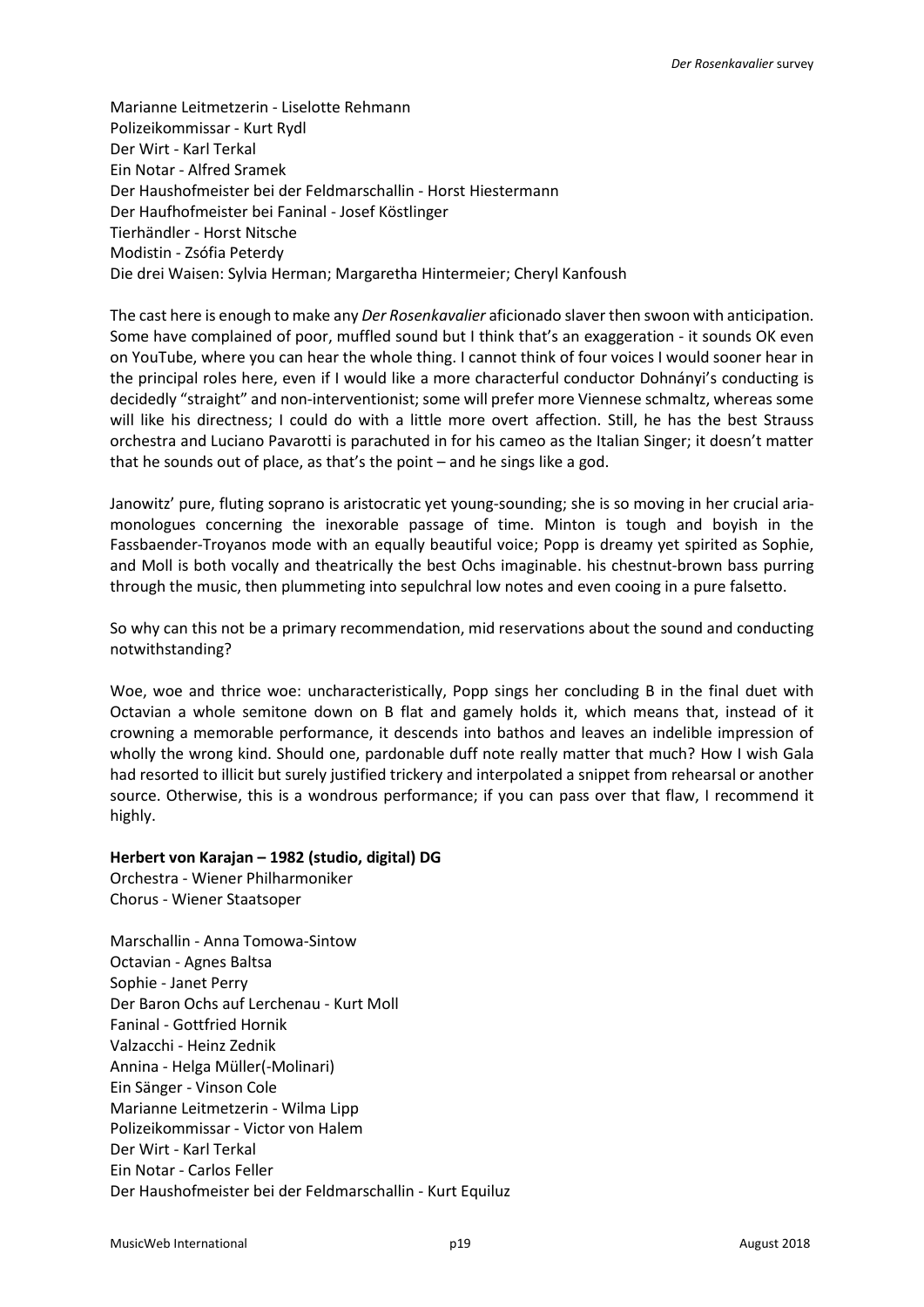Der Haufhofmeister bei Faninal - Franz Kasemann Tierhändler - Horst Nitsche Modistin - Gabriele Sima

Let me clarify immediately that my approbation of this recording is no way intended to signify that it is perfect or even the best but I do love it for a number of reasons despite its flaws - and there are some, so let's clear those out of the way first.

The biggest disappointment here is Janet Perry's rather thin, twittery Sophie. She is adequate and suitably shrewish - as she should be; she's no pushover - but I am spoilt by familiarity with the more beautiful voices of singers such as Gueden, Bonney, Popp and Stich-Randall. Karajan's brief attachment to her and his propensity for casting her in major roles remain rather puzzling - but the same could be said about his commitment to Tomowa-Sintow, always an excellent but hardly stellar singer. She is, however, notably better here as the Marschallin than she is thirteen years later in the live Covent Garden performance I recently reviewed; the voice is fresher, more distinctive and silvery with a faster vibrato and more body to her tone, so her presence here is no demerit, especially as she is adept in delivering the text without over-egging it. Other flaws include a poorly placed break in the middle of Act 1, just after Moll, for some ill-advised reason, decides to shriek "Als Morgengabe!" in falsetto, and a weak Faninal in Gottfried Hornik. Vinson Cole - another faintly puzzling Karajan favourite - sings the brief but crucial Italian tenor part sweetly but weedily, without the requisite heft and virility his aria requires; the singer needs to sound like a puffed-up peacock - or at least a matinee idol. Finally, in the first Act, that are too many of the extreme variations in dynamics that plagued Karajan's later recordings when he took fiddling with the control panel, so that I found myself alternately straining to hear then being blasted by my speakers.

So, after that list of moans, why still recommend this? Well, Karajan is, as ever in Strauss, a master of pacing and phrasing and the VPO plays magnificently, right from the start with the most glorious horns you could imagine. Sample the violin solo which concludes Act 1 - simply exquisite. Then there is Agnes Baltsa's vocally slim, tough and boyish Octavian - no matronly, bosomy wobble there, I'm delighted to report. She brings out the best in Perry in their Act 3 exchanges, too. But best of all is the Ochs of the recently late Kurt Moll; he is in even better voice than he is in the 1995 live recording I referred to above, with no hint of rustiness and the most extraordinarily resonant low notes. At the end of Act 2, where he lies nursing his wound, he delivers simply mesmerising singing and of course he is amusing, too. The VPO plays him out with that ear-worm of a waltz that pervades the opera and the listener is in Strauss heaven. With all three singers at their best, the ethereal conclusion to the whole opera works its magic, too.

I still love several other recordings, too, including Karajan's earlier classic account, Solti's sumptuous version, Kempe live in New York with Lisa Della Casa, and a good few more - but this hardly disappoints despite the niggles.

**Hans Vonk – 1984 (live, digital) Denon** Orchestra - Dresdner Staatskapelle Chorus - Dresdner Staatsoper

Marschallin - Anna Pusar-Joric Octavian - Ute Walther Sophie - Margot Stejskal Der Baron Ochs auf Lerchenau - Theo Adam Faninal - Rolf Haunstein Valzacchi - Karl Heinz Koch Annina - Annette Jahns Ein Sänger - Klaus König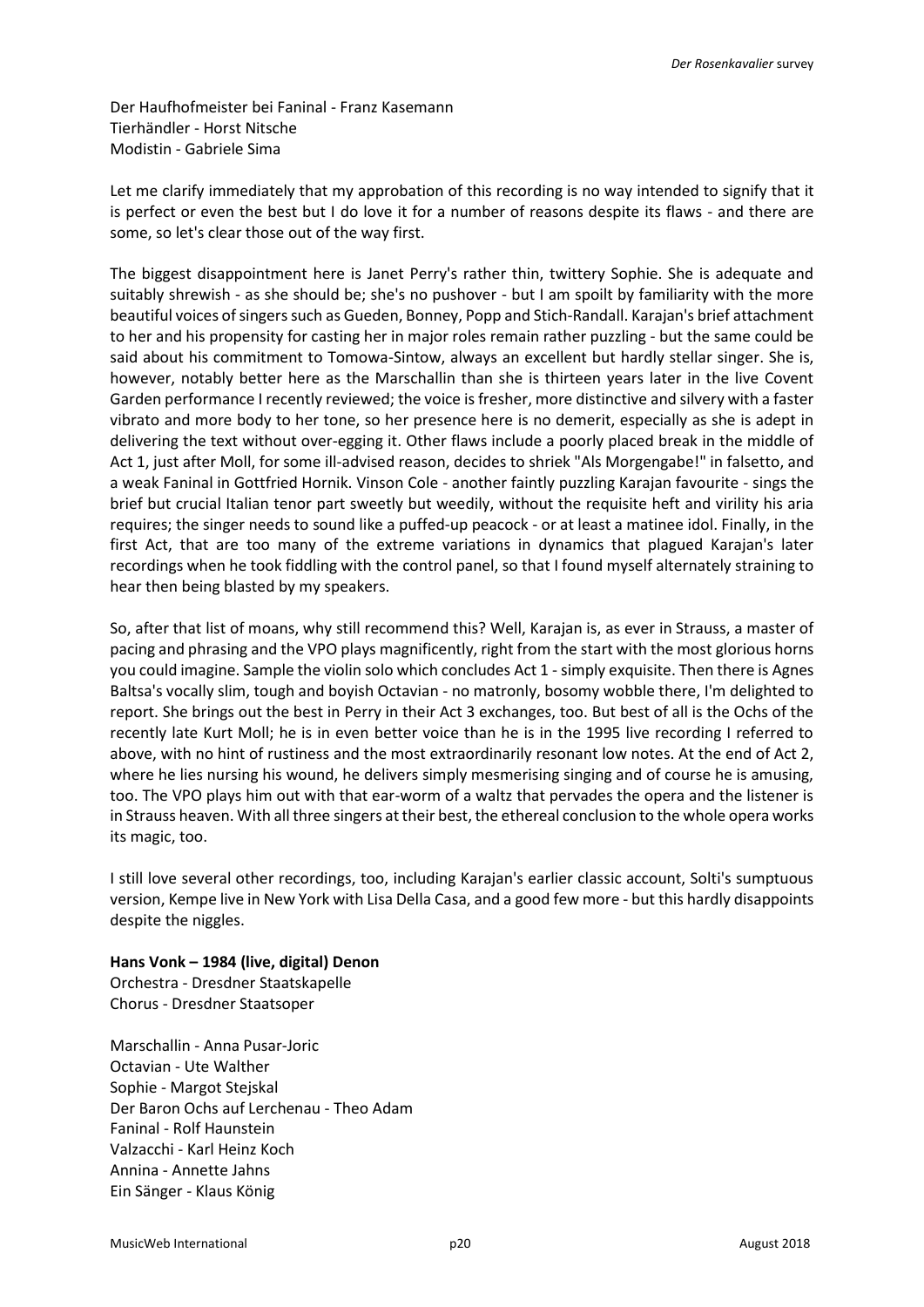Marianne Leitmetzerin - Andrea Ihle Polizeikommissar - Jürgen Commichau Der Wirt - Armin Ude Ein Notar - Günter Dreßler Der Haushofmeister bei der Feldmarschallin - Jürgen Hartfiel Der Haufhofmeister bei Faninal - Ralph Eschrig Tierhändler - Johannes Kemter Modistin - Birgit Fandrey

First class conducting from the late Hans Vonk in excellent live sound, marred by very ordinary, mediocre solo singing. There are many better sung versions of this masterpiece, performed by singers of real character and distinction. This is enjoyable as a provincial live performance but never as a recording to be repeatedly played, Mr Wobble is no Ochs alongside Moll, Edelmann, Jungwirth or Berry and the sopranos are merely competent. The tenor is poor, too.

### **Bernard Haitink – 1990 (studio, digital) Warner EMI**

Orchestra - Dresdner Staatskapelle Chorus - Dresdner Oper

Marschallin - Kiri Te Kanawa Octavian - Anne Sofie von Otter Sophie - Barbara Hendricks Der Baron Ochs auf Lerchenau - Kurt Rydl Faninal - Franz Grundheber Valzacchi - Graham Clark Annina - Claire Powell Ein Sänger - Richard Leech Marianne Leitmetzerin - Julia Faulkner Polizeikommissar - Bodo Schwanbeck Der Wirt - Heinz Zednik Ein Notar - Alfred Sramek Der Haushofmeister bei der Feldmarschallin - Ferry Gruber Der Haufhofmeister bei Faninal - Michael Kraus Tierhändler - Armin Ude Modistin - Sabine Brohm Die drei Waisen: Birgit Bonitz; Monika Harnsch; Heike Liebmann

Bernard Haitink's recording has the advantage of being uncut, featuring a wonderful orchestra and enjoying first-rate sound but according to some listeners shares the same handicap as that of his compatriot Edo De Waart in that proceedings are too sober and polite. I quote from the "Gramophone" survey (only I've corrected the typo in it): "Bernard Haitink goes to a mellifluous extreme with a radiant orchestra that engulfs his singers, turning the opera into a dramatically inert tone-poem." That seems to me to be rather over-stating the case; there are some wonderful voices here, not least the trio of leading ladies headed by Kiri Te Kanawa, whose Marschallin is warmth, elegance and class personified, but in the end, it is true that this account lacks somewhat in pizzazz. While acknowledging the beauty of von Otter's voice I have always found her mezzo a tad bland; nor is this one of Te Kanawa's most animated performances, although her monologue arias are touchingly delineated. Barbara Hendricks' Sophie is distinguished by her highly individual timbre; it is rather smoky and sophisticated for an ingenue but I like it very much and she floats her top notes beguilingly.

Re-acquaintance with Kurt Rydl's Ochs revealed it to be much better than I had remembered it: he has good low notes and none of the rockiness which afflicted his tonal emission as time went on is in evidence but his characterisation is tonally and verbally rather monochromatic compared with masters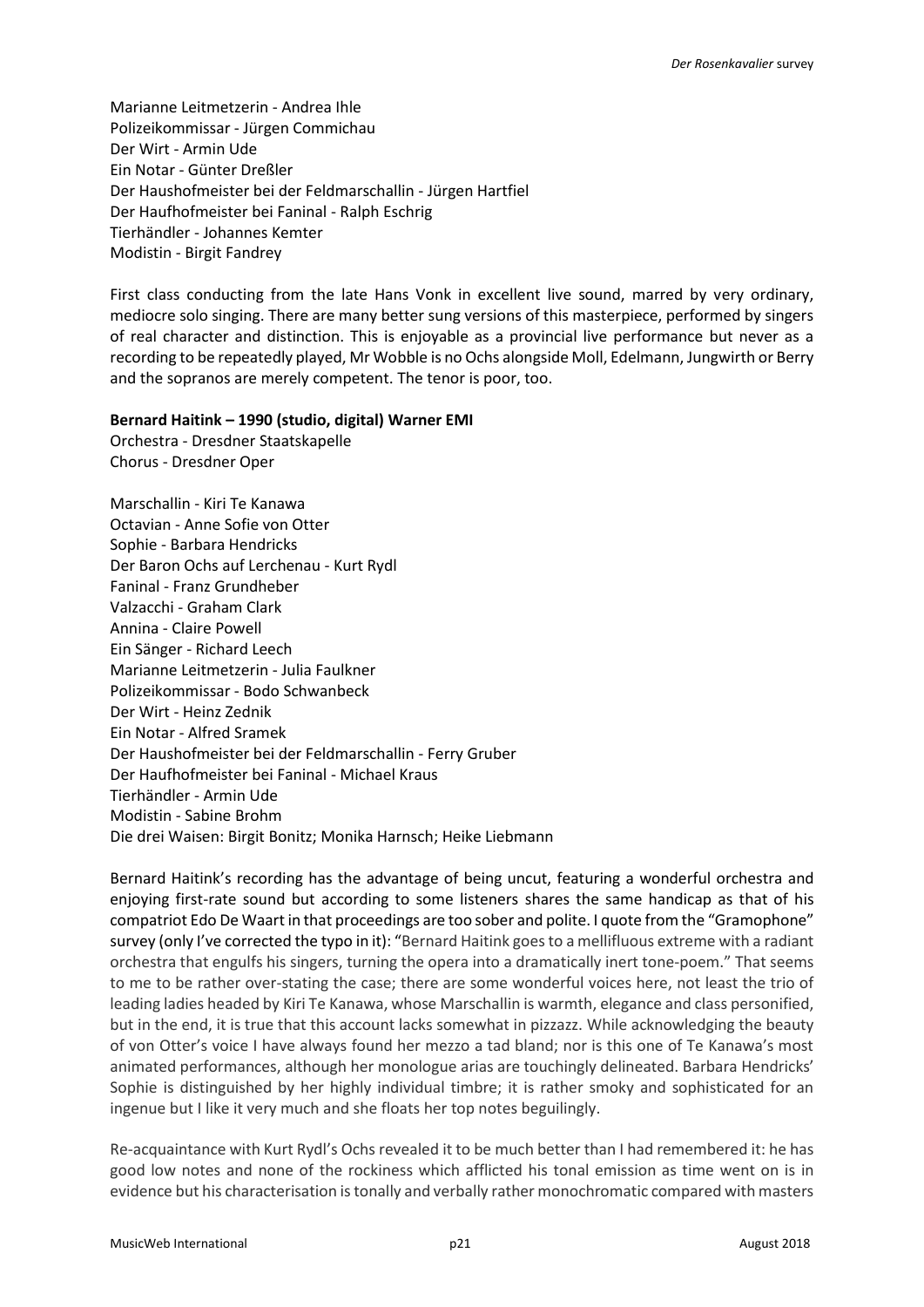of the role. Richard Leech makes a more than competent Italian Singer but his voice is lacking in Latin warmth and sensuousness.

The clarity of the singers' diction is impeccable and comprimario roles are very well taken, some exhibiting rather more character than the principals. The lack of passion and propulsion here reduces this recording to something more admirable and polished than viscerally involving but Haitink and his singers rise to ecstasy in the big set numbers and as we have not had as good a performance since, I can confidently endorse it.

### **Andrew Davis – 1995 (live, digital) Opus Arte**

The Orchestra and Chorus of the Royal Opera House

Marschallin - Anna Tomowa-Sintow Octavian – Ann Murray Sophie - Barbara Bonney Der Baron Ochs auf Lerchenau - Kurt Moll Faninal – Alan Opie Valzacchi – Paul Crook Annina – Leah-Marian Jones Ein Sänger – Bonaventura Bottone Marianne Leitmetzerin – Jennifer Rhys-Davies Polizeikommissar – Eric Garrett Der Wirt – Jeffrey Lawton Ein Notar – Gordon Sandison Der Haushofmeister bei der Feldmarschallin – John Dobson Der Haufhofmeister bei Faninal – John Marsden Tierhändler – Neil Griffiths Modistin – Glenys Groves Die drei Waisen: Alison Rayner; Beth Michael; Andrea Hazell

I am very enamoured of at least three of the performances here in this live recording and it is in very good sound for a radio broadcast, with excellent balances and very little audience noise. It enjoys excellent playing from the ROH orchestra, especially the horns, but it has its flaws and the competition is strong. Davis' direction is more than competent, if hardly distinctive; although he doesn't linger like Bernstein, there are times when I could do with more momentum of the kind Solti generates. The same could be said of the lead performance from Anna Tomowa-Sintow; while I esteem her as an artist I have never found her to be an especially distinguished singer or understood Karajan's preference for her over all other sopranos in his latter years. She sings well and her experience in the role of the Marschallin - she recorded it for Karajan thirteen years earlier - tells in her delivery of text, especially in her stop-the-clocks aria. Her tone is mostly creamy and she does some lovely things, such as the floated pianissimo on "die silbene Rose" at the end of Act 1, but she is not as vocally alluring as Della Casa, or Fleming (whom I heard recently singing as well as ever in this role at Covent Garden).

I am also not wild about Ann Murray's Octavian, as she is one of too many mezzo-sopranos whose vibrato flaps - I find that Sophie Koch in Thielemann's live recording shares the same fault - but she is engaged, forceful and suitably boyish, without too much of the harshness which could disfigure her tone as her voice travels upwards; this is the best I have heard her.

Bonaventura Bottone does a good job in his Italian tenor aria without erasing memories of Pavarotti, who has more gleam, sheen and glamour to his voice.

But the best singing here comes from Kurt Moll, Barbara Bonney and, in a smaller role, Alan Opie. I mention the latter because it is too often sung by a clapped-out, superannuated baritone or a simply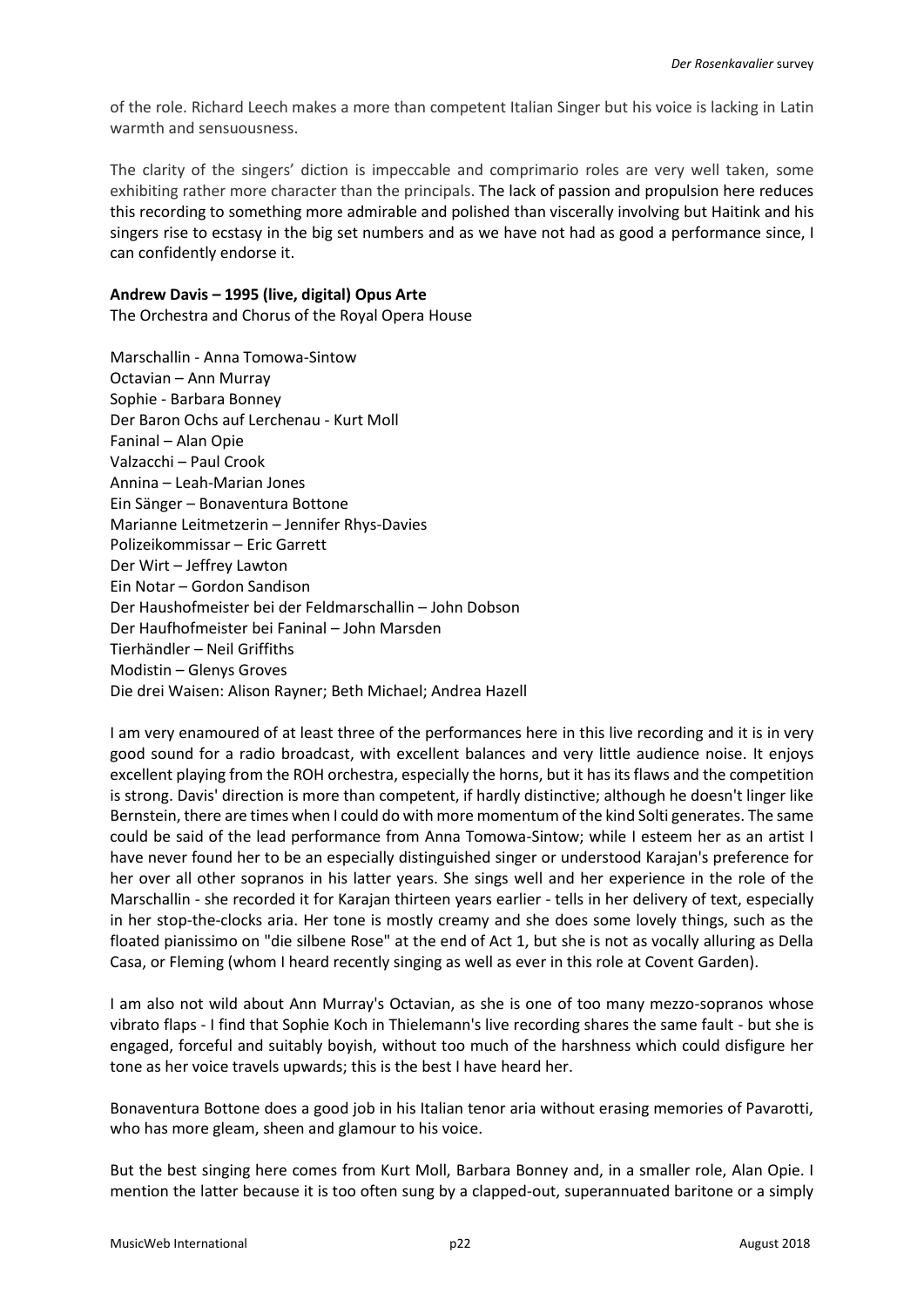inadequate singer; it is a joy to hear the part sung so firmly. Some have observed that Moll takes a while to warm and starts off a bit rusty; I don't hear that although it's a pity he misses his top F in Act 1. Otherwise he is the Platonic ideal of an Ochs: pachydermal low notes, a nice "cutting edge" to his purring bass, long experience in the role enabling him to bring out the comic nuances and a lovely little evil, grumbling chuckle. Bonney is sublime: silvery, girlish yet feisty; she is far preferable to Janet Perry in Karajan's second studio recording and brings out the best in Murray the final duet which is a dream but I do wish that Agnes Baltsa had been on hand to sing Octavian.

Available very reasonably priced this recording will not disappoint even if it is not the very best option, given the attractions of alternatives.

## **Christian Thielemann – 2009 (live, digital) Decca**

Orchestra - Münchner Philharmoniker Chorus - Philharmonia Chor Wien - Kinderchor des Badischen Staatstheater Karlsruhe

Marschallin - Renée Fleming Octavian - Sophie Koch Sophie - Diana Damrau Der Baron Ochs auf Lerchenau - Franz Hawlata Faninal - Franz Grundheber Valzacchi - Wolfgang Ablinger(-Sperrhacke) Annina - Jane Henschel Ein Sänger - Jonas Kaufmann Marianne Leitmetzerin - Irmgard Vilsmaier Polizeikommissar - Andreas Hörl Der Wirt - Jörg Schneider Ein Notar - Lynton Black Der Haushofmeister bei der Feldmarschallin - Wilfried Gahmlich Der Haufhofmeister bei Faninal - Jörg Schneider Tierhändler - Jörg Schneider Modistin - Bernarda Bobro Die drei Waisen: Catherine Veillerobe; Angela Rudolf; Nina Amon

This most elegant and sumptuous of Grand Operas demands the finest of orchestras and the most silkily vibrant of soprano voices. There haven't been too many recordings of note, either studio or live, in the digital era, hence this reviewer finds himself referring back to the established classics by Karajan, Solti, Bernstein and Kleiber (père et fils) to establish a benchmark against which this latest issue from Decca may be judged.

Certainly, we may gauge the quality of the Münchner Philharmoniker in such passages as the extended Prelude and Pantomime opening Act III. They do not have the quite the lush, voluptuous heft of the Vienna Philharmonic under Solti but they play under Thielemann with nuance, drive and wit, and in moments such as the orchestral introduction to the Presentation of the Silver Rose they capture beautifully the requisite shimmering quality and otherworldly poise, despite the rather flat acoustic of the Festspielhaus as recorded. Thielemann's direction is not unduly indulgent; he gave notice of his affinity with operatic Strauss in his excellent rendition of the suite from "Der Rosenkavalier" as an adjunct to a truly impressive his "Ein Alpensinfonie" on DG in 2000 and here he brings out both the contrapuntal brilliance and the gorgeous, swooning harmonies of Strauss's writing in a performance which demonstrates his mastery of the idiom. The audience is quiet and the aural picture here is clean, clear and well-balanced if rather "neutral" and lacking ambience, allowing us to hear details without being very "present".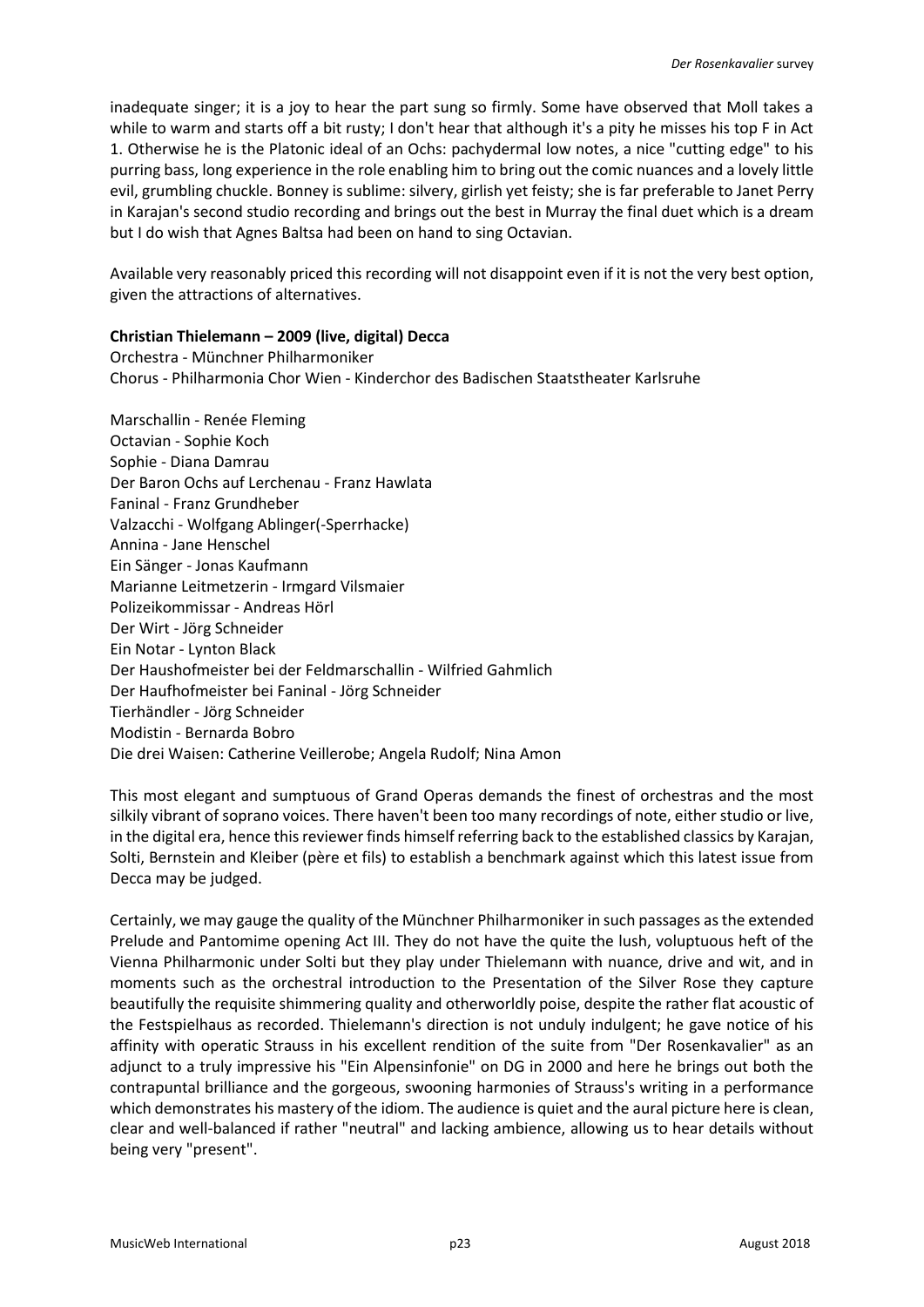So already in terms of conducting, orchestral playing and recorded sound, this recording is competitive without necessarily jumping to the head of the queue. That leaves the voices...and that's where my doubts creep in.

Yet two singers are simply glorious. Just in time, we finally have a commercial recording, albeit live rather than studio, of today's premier Strauss soprano in her best role. To my ears there is little indication of wear in Renée Fleming's smoky, creamy soprano and long experience as the Marschallin has lent her interpretation more depth of expression. She sounds mature but never middle-aged. The Marschallin should still be a young woman in a loveless marriage dallying with a toyboy; Fleming's rich, long-breathed tones capture all her wry, wistful, rueful resignation without turning her into a caricature of a desperate matron. She is warm and poignant, often capitalising on the tangy resonance of her lower register to balance the floated top notes and she is especially touching at key moments such as when she narrates getting up in the night to stop all the clocks in her attempts to halt the march of time.

Just as impressive is Jonas Kaufmann's preening Italian singer, effortlessly delivering an impassioned account of the retrospective aria in that wonderfully virile, baritonal tenor - it's a shame about the intrusive on-stage applause which cuts across the end of his commanding command performance.

Hawlata's Ochs is, for all its comic inventiveness, vocally a disappointment. I am glad that he doesn't take the modern route of turning him into a menacing thug; he is essentially a risible buffoon, somewhat broadly characterised in a manner which is often coarse, whereas previous celebrated exponents such as Jungwirth, Ridderbusch and, above all, Moll, allow us to remember that he is still an aristocrat, albeit a boorish one. The heavy Oberösterreich accent is amusing but his bass is dry, lacking the rotund low notes and either straining at or crooning his top F's and F sharps.

Likewise, the veteran Franz Grundheber's Faninal is amusing but vocally close to an embarrassment, his baritone being so rocky and hollow. Supporting roles are adequate without being striking or especially pleasing on the ear.

However, the real problems start with the dreaded wobble which afflicts the voices of both Sophie Koch and, more intermittently, Diana Damrau. When I reviewed Damrau's Donna Anna in the concert performance "Don Giovanni" from the same venue as this recording, 2011, I remarked that her vibrato had begun to loosen distressingly. Here, two years earlier, the tendency is merely incipient; she is true and musical but without purity and steadiness of tonal emission still cannot hold a candle to the likes of Kathleen Battle, Lucia Popp or Barbara Bonney. Similarly, the continuous, obtrusive beat in Koch's mezzo-soprano makes her sound excessively womanly in a bosomy fashion rather boyishly impetuous. When Octavian launches the famous concluding trio, we should be swept along on a warm raft of steady sound, not bothered by lumpy tone. There is an egregious contrast between the sweet pulse of Fleming's voice and the puttering of her soprano companions. This is not a constant issue and some may be far less sensitised to than I; I readily admit that the great climaxes still worked their magic for me and I often forgot my objections.

Attractively packaged with a full libretto in two sections, ultimately this is not another classic set but one which will appeal primarily to the many admirers of Fleming.